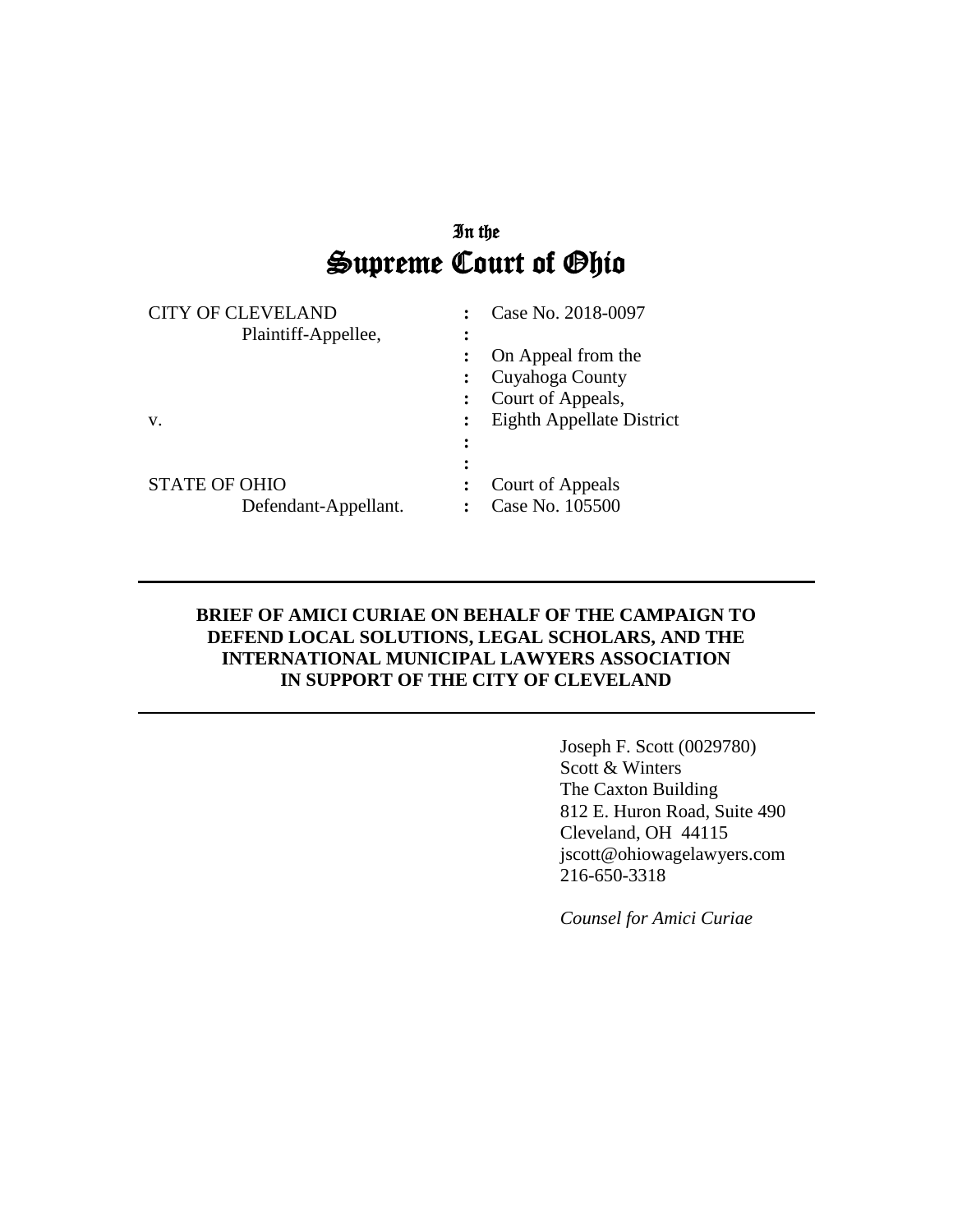## **TABLE OF CONTENTS**

| I.   | The Eighth District Properly Found that R.C. 9.75 Does Not Meet the<br>Requirements of Article II, Section 34 of the Ohio Constitution and                                                                 |
|------|------------------------------------------------------------------------------------------------------------------------------------------------------------------------------------------------------------|
| II.  | The Eighth District Properly Found that R.C. 9.75 Does Not Preempt<br>Cleveland's Fannie Lewis Law because the Fannie Lewis Law is not a<br>Police Power Regulation and R.C. 9.75 is not a "General Law"13 |
| III. | The Ohio Legislature is Threatening to Undermine Constitutional Home<br>Rule in Ohio, Reflecting a Troubling Nationwide Trend of Similar Threats                                                           |
|      |                                                                                                                                                                                                            |
|      |                                                                                                                                                                                                            |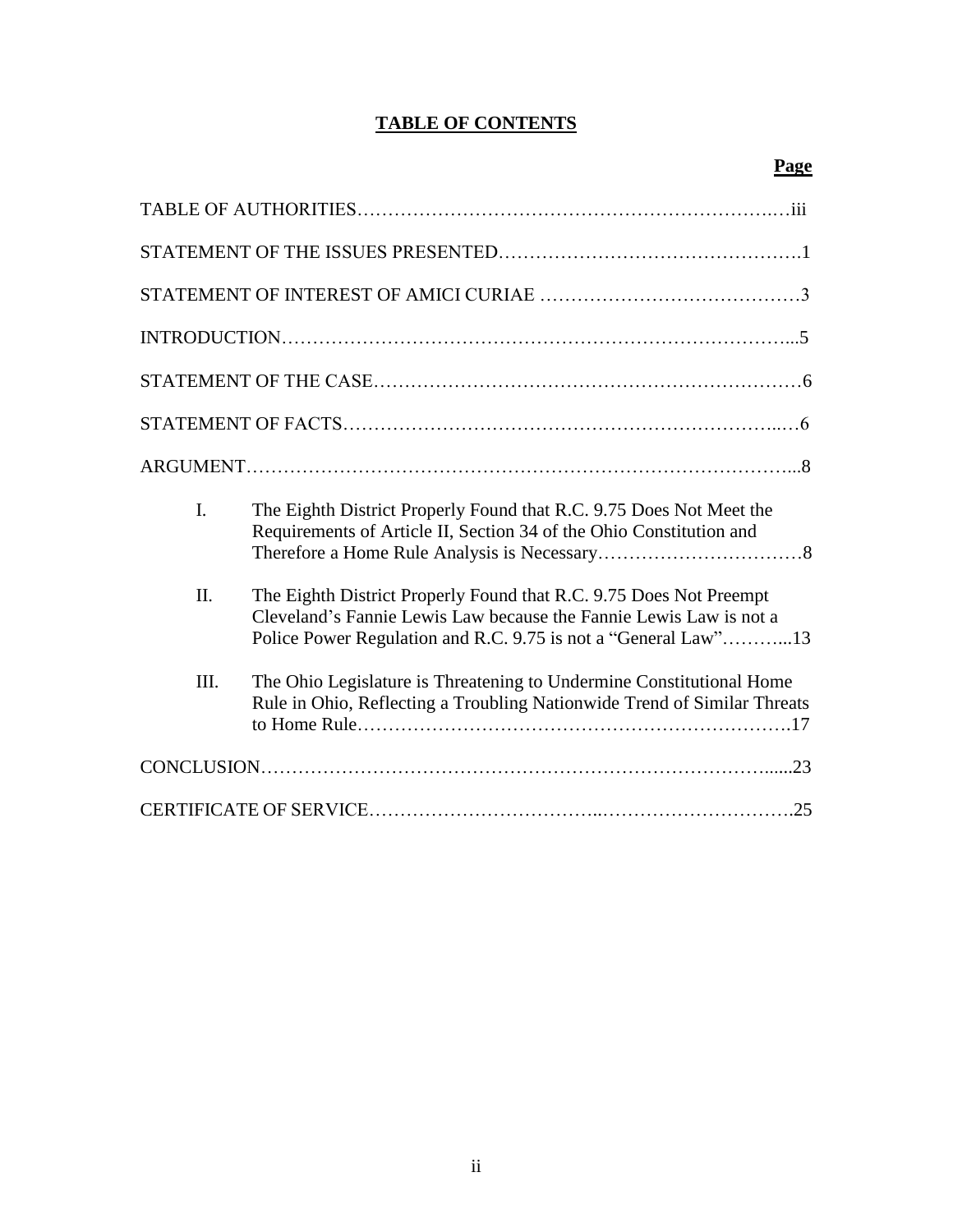## **TABLE OF AUTHORITIES**

| <b>Cases</b><br><b>Page</b>                                                                                                                                   |
|---------------------------------------------------------------------------------------------------------------------------------------------------------------|
| Akron & B.B.R. Co. v. Public Utilities Comm., 148 Ohio St. 282 (1947)12                                                                                       |
| Am. Fin. Servs. Assn. v. Cleveland, 112 Ohio St.3d 170, 2006-Ohio-6043, 858 N.E.2d                                                                            |
|                                                                                                                                                               |
| City of Canton v. State, 95 Ohio St.3d 149, 2002-Ohio-2005, 766 N.E.2d 96312, 16                                                                              |
|                                                                                                                                                               |
| Dies Elec. Co. v. City of Akron, 62 Ohio St.2d. 322, 325 N.E.2d 1026 (1980)14                                                                                 |
|                                                                                                                                                               |
| Mendenhall v. Akron, 117 Ohio St.3d 33, 2008-Ohio-270, 881 N.E.2d 25513                                                                                       |
| State ex rel. Bd. of Trs. of Police & Firemen's Pension Fund v. Bd. of Trs. of Police<br>Relief & Pension Fund of Martins Ferry, 12 Ohio St. 2d 105 (1967) 12 |
| State ex rel. Morrison v. Beck Energy Corp., 143 Ohio St.3d 271 (2015)13                                                                                      |
| State ex rel. Mun. Constr. Equip. Operators' Labor Council v. City of Cleveland, 114                                                                          |
|                                                                                                                                                               |

### **Ohio Constitution**

## **Ohio Revised Code**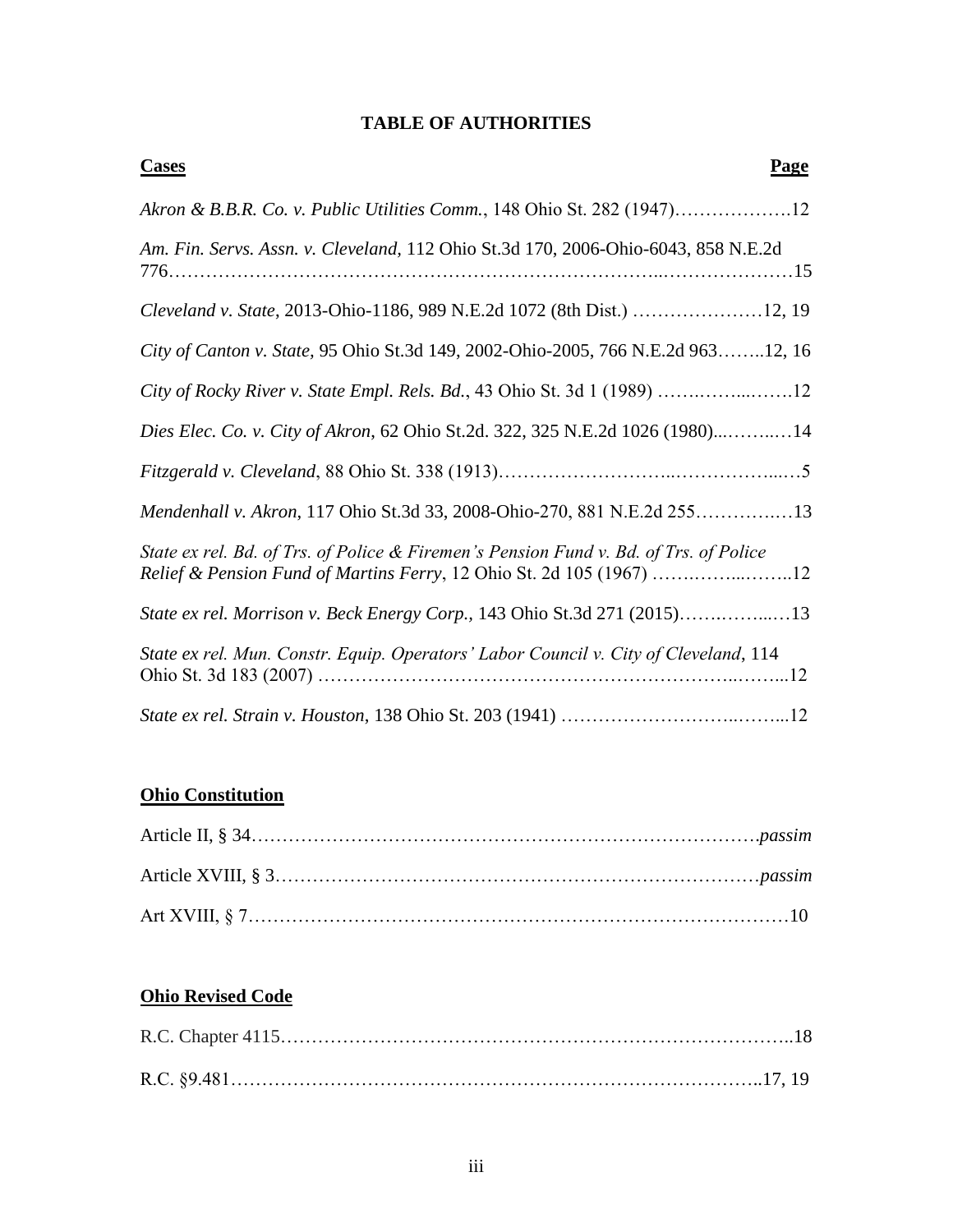## **Cleveland Ordinances**

## **Other Authority**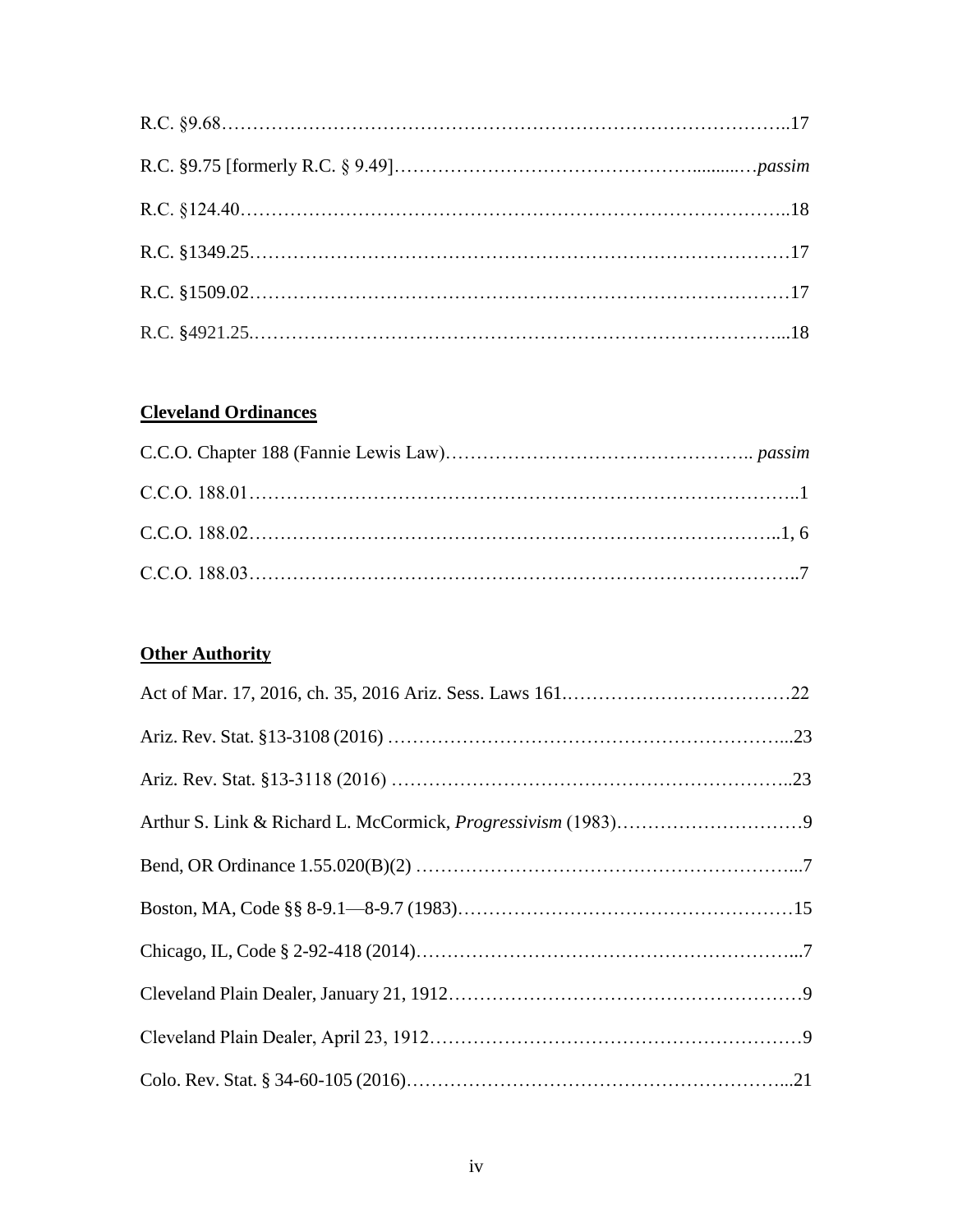| Construction Contracts Law Report, Local Hire Laws-Attempt To Reverse Local<br>Unemployment In Construction Sector, 35 Construction Contracts Law Report 58                    |
|--------------------------------------------------------------------------------------------------------------------------------------------------------------------------------|
| David Stebenne, Re-Mapping American Politics, in 5 Origins: Current Events in Historical                                                                                       |
|                                                                                                                                                                                |
| Erin Luke, Heather A. Bartzi & Jack Clark, Local Hiring Programs – Recent Updates and                                                                                          |
|                                                                                                                                                                                |
|                                                                                                                                                                                |
| John D. Buenker, John C. Burnham & Robert M. Crunden, <i>Progressivism</i> (1977)8, 9                                                                                          |
| Joe Mulligan, Not in Your Backyard: Ohio's Prohibition on Residency Requirements for<br>Police Officers, Firefighters, and Other Municipal Employees, 37 U. Dayton L. Rev. 351 |
|                                                                                                                                                                                |
|                                                                                                                                                                                |
|                                                                                                                                                                                |
| Lyle Kossis, Examining the Conflict Between Municipal Receivership                                                                                                             |
|                                                                                                                                                                                |
|                                                                                                                                                                                |
|                                                                                                                                                                                |
| National League of Cities, City Rights in an Era of Preemption: A State-by-State                                                                                               |
|                                                                                                                                                                                |
|                                                                                                                                                                                |
| No. 105, 2015 Mich. Pub. Acts 64 (codified at Mich. Comp. Laws §§ 123.1381                                                                                                     |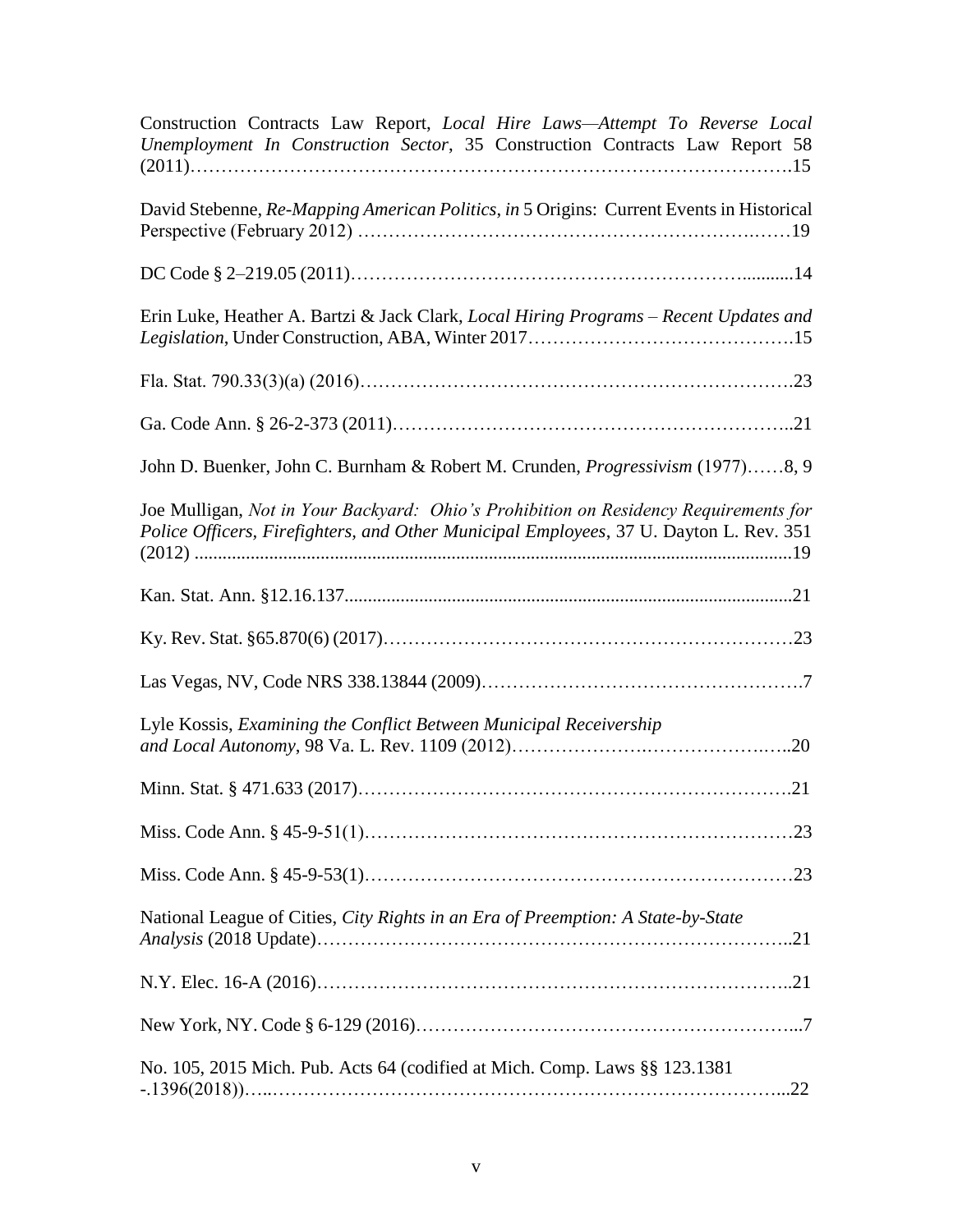| Ohio Bipartisan Redistricting Commission Amendment, Issue 1 (2015) 19                                                                                                    |
|--------------------------------------------------------------------------------------------------------------------------------------------------------------------------|
| Ohio Constitutional Convention Proceedings and Debates (1912)10, 11                                                                                                      |
| Ohio Secretary of State, Elections and Voting in Ohio, 2015 Official Election Results19                                                                                  |
|                                                                                                                                                                          |
| Paul A. Diller, Reorienting Home Rule: Part 1 – The Urban Disadvantage in National and                                                                                   |
| Paul A. Diller, Reorienting Home Rule: Part 2 - Remedying the Urban Disadvantage                                                                                         |
|                                                                                                                                                                          |
| Richard Briffault & Laurie Reynolds, Cases and Materials on State and Local                                                                                              |
| Richard Briffault, The Challenge of the New Preemption, 70 Stan. L. Rev. 1995                                                                                            |
| Richard Briffault, Voting Rights, Home Rule, and Metropolitan Governance: The<br>Secession of Staten Island as a Case Study in the Dilemmas of Local Self-Determination, |
| Richard C. Schragger, The Attack on American Cities, 96 Tex. L. Rev. 1163 (2018) 21                                                                                      |
|                                                                                                                                                                          |
|                                                                                                                                                                          |
|                                                                                                                                                                          |
|                                                                                                                                                                          |
|                                                                                                                                                                          |
|                                                                                                                                                                          |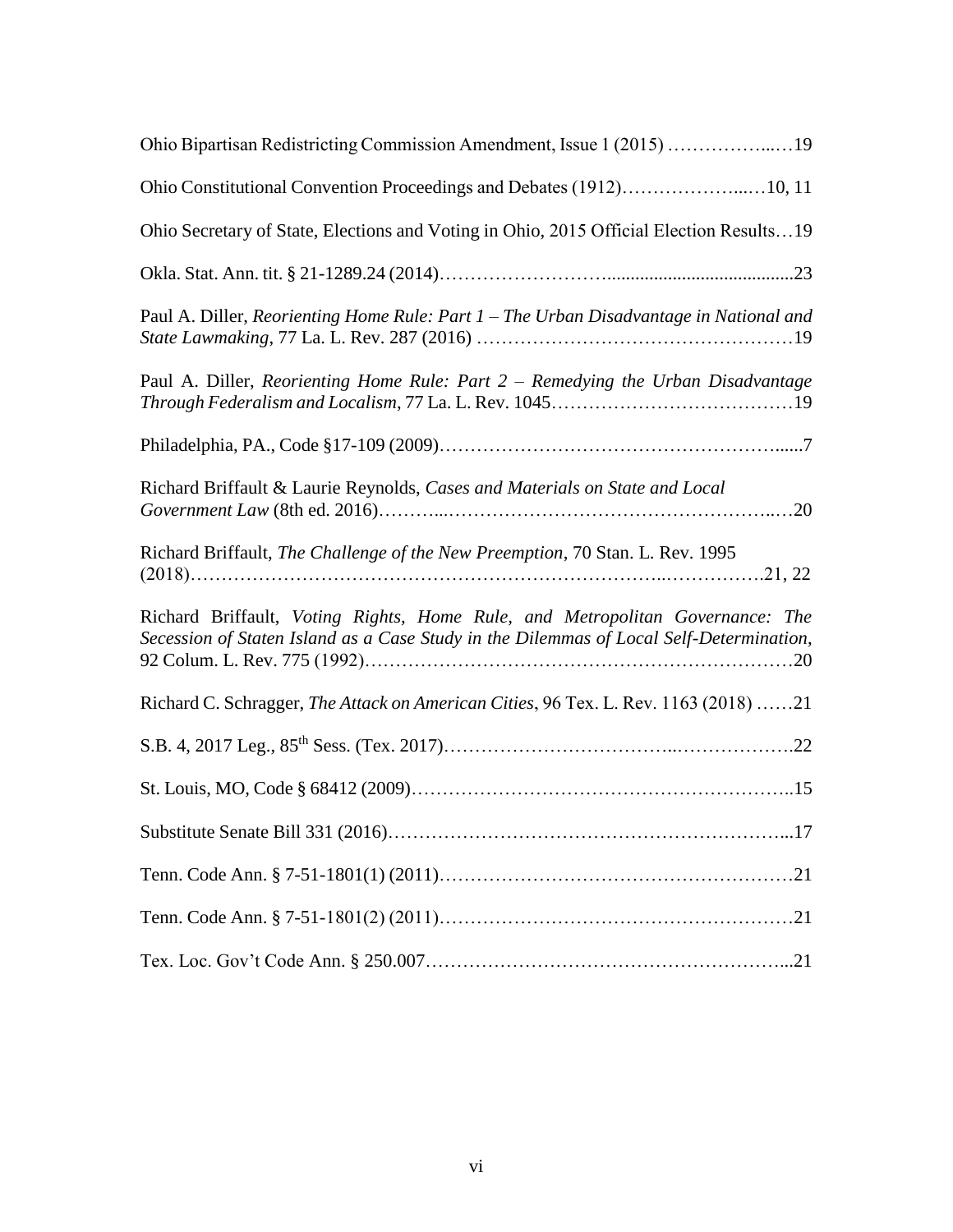#### **STATEMENT OF THE ISSUES PRESENTED**

In 2003, the City of Cleveland enacted its well-known Fannie M. Lewis Resident Employment Law, Cleveland Codified Ordinance Chapter 188 ("Fannie Lewis Law"). The Fannie Lewis Law, among other things, provides that when Cleveland enters construction contracts of at least \$100,000, the contracts provide that City residents perform at least twenty percent of total in-state construction worker hours. In addition, contractors and their subcontractors entering into contracts with Cleveland must "use significant effort to ensure that no less than four percent" of such resident worker hours are performed by lowincome persons. Cleveland Code of Ordinances ("C.C.O.") §§188.01(b); 188.02(a)(1), (3).

In 2016, thirteen years after Cleveland adopted and successfully implemented the Fannie Lewis Law, the Ohio General Assembly sought to preempt the City's ordinance, enacting a provision eventually codified at section 9.75 of the Ohio Revised Code. R.C. 9.75 is as clear in its focus as it is simple in its intent: "to prohibit a public authority from requiring a contractor to employ a certain percentage of individuals from the geographic area of the public authority for construction or professional design of a public improvement." R.C. 9.75 (preamble).<sup>1</sup> Rather than regulate for the general welfare of all Ohio employees, as required by Article II, Section 34 of the Ohio Constitution, the provision on which the State relies for its authority, this statute is designed—and operates—solely to deprive the City of Cleveland of the exercise of even the most modest aspect of the City's constitutional home-rule authority over local self-government.

<sup>&</sup>lt;sup>1</sup> As the trial court below noted, the Fannie Lewis Law covers a broader swath of activity than R.C. 9.75 seeks to preempt, including any agreement under which the City expends grant funding or grants a privilege. *See* Judgment Entry, With Opinion and Order Granting Permanent Injunction, at p. 3 (discussing C.C.O. §188.01(b)).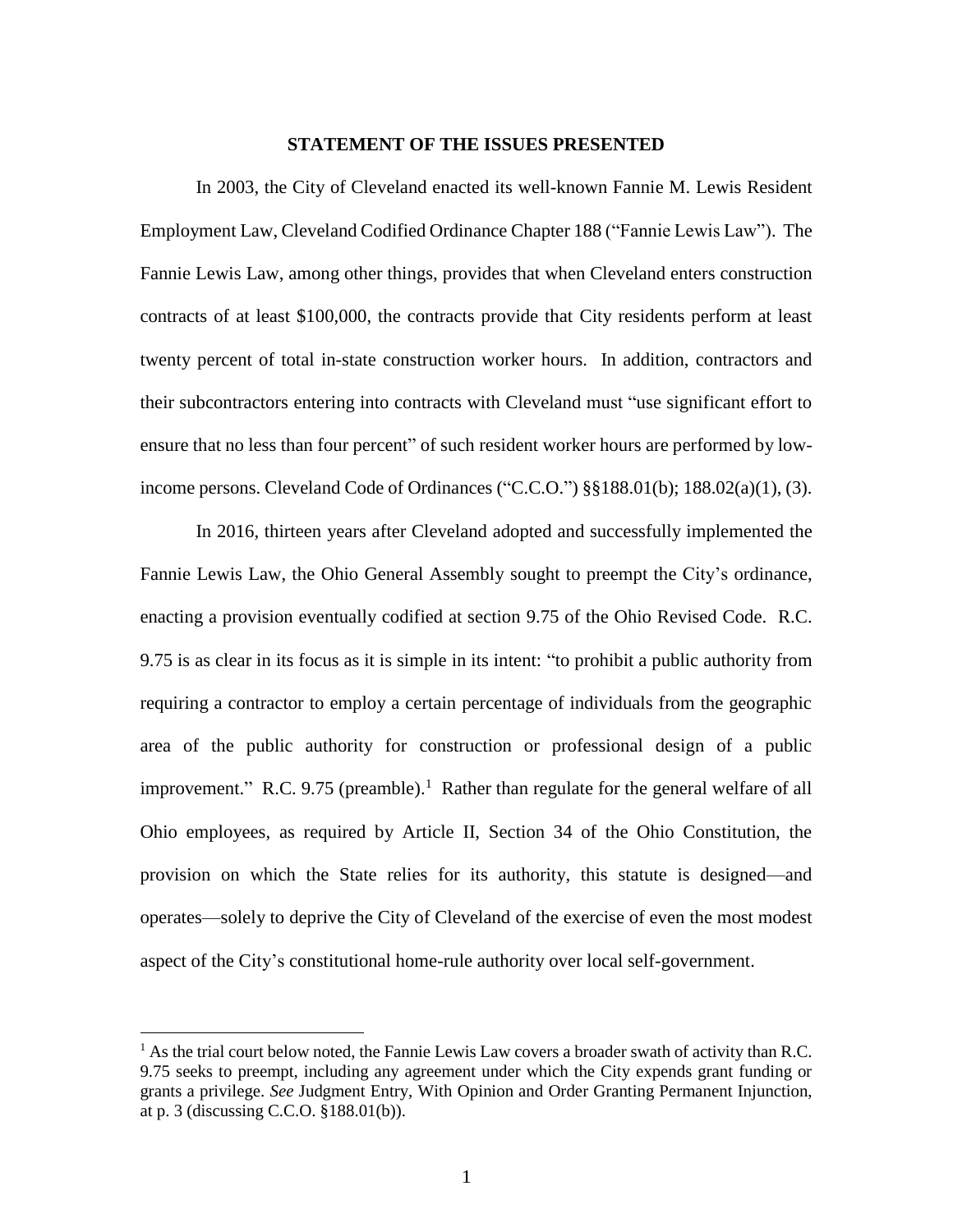Cleveland passed the Fannie Lewis Law to determine the most appropriate use of the City's construction funding. As such, the Fannie Lewis Law is not an exercise of police power, but rather an attempt to address the implications of the City's funding for public projects being denied to City residents. The first question in this case, then, is whether the State's invocation of Article II, Section 34 to defend R.C. 9.75's attempt to preempt C.C.O. §188 is a proper exercise of authority under of the Ohio Constitution? As R.C. 9.75 operates solely as a limitation on the authority of charter cities, the answer to this threshold question is no.

Because the State cannot invoke the constitutional trump provided by Article II, Section 34, this Court must conduct a home-rule analysis under Article XVIII, Section 3 of the Ohio Constitution. Under that analysis, the Fannie Lewis Law must stand. The power to structure the choices the City makes in spending under C.C.O. §188 is a core aspect of the City's local self-government. Even if this Court were to conclude that C.C.O. §188, despite its function as a contract condition, is somehow a police power regulation, then R.C. 9.75 is not a "general law" under this Court's test. R.C. 9.75 is not a part of a comprehensive and statewide legislative scheme. Rather, R.C. 9.75 is piecemeal in both its intent and application, which is to single out local governments such as Cleveland exercising their valid home-rule authority. The second question this case presents, then, is whether R.C. 9.75 validly preempts C.C.O. §188 where C.C.O. §188 is an exercise of the power of local self-government and R.C. 9.75 does not constitute a general law? Again, the answer is no.

Local ordinances that seek to address unique local conditions, such as legitimate concerns about equity in city funding, are a vital part of home rule authority for cities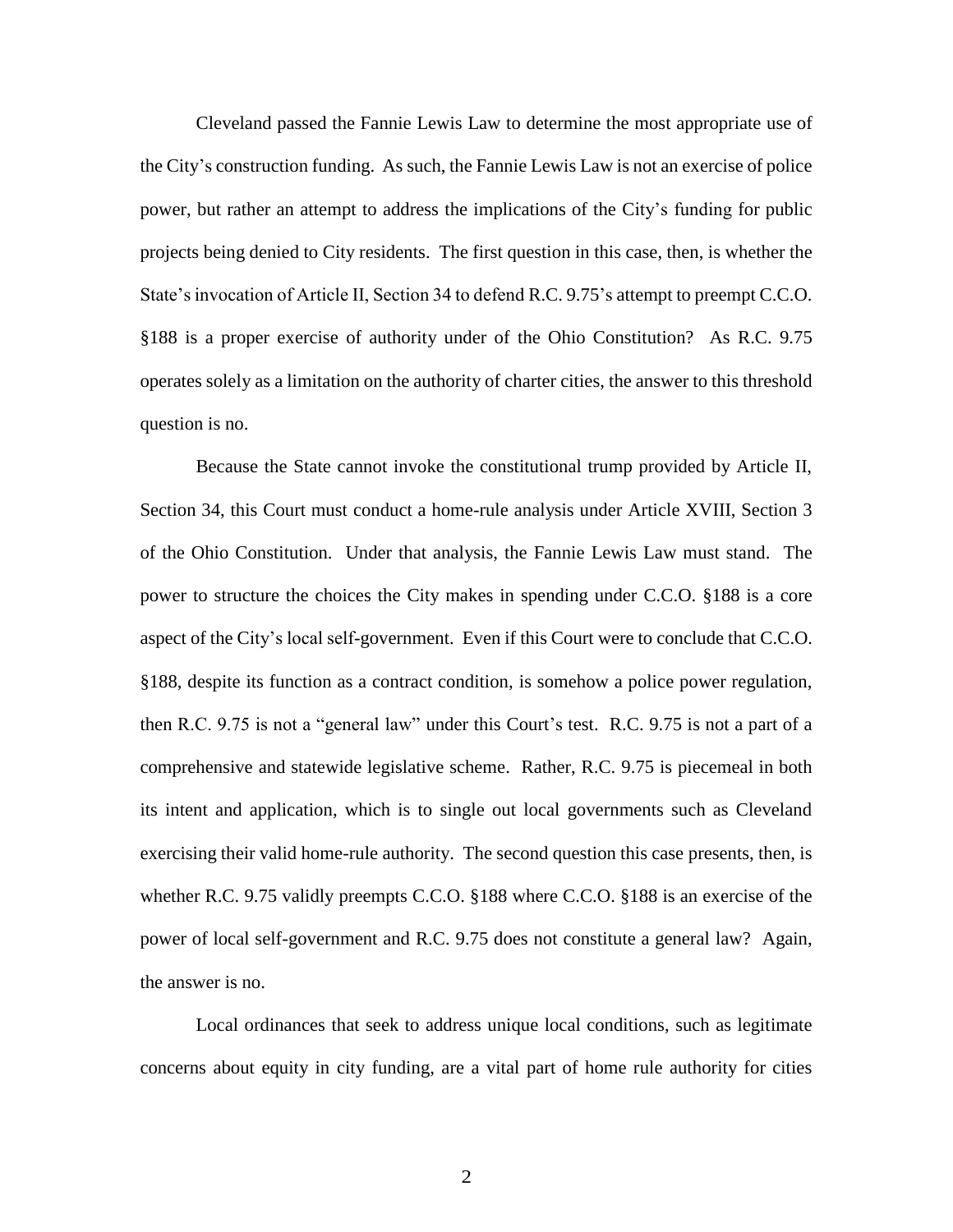nationwide. Attempts by state legislatures to restrict or preempt essential local governmental powers must be closely scrutinized to verify and ensure that such state action is necessary and not a further needless erosion of local governmental powers.

#### **STATEMENT OF INTEREST OF THE CAMPAIGN TO DEFEND LOCAL SOLUTIONS, LEGAL SCHOLARS, AND THE INTERNATIONAL MUNICIPAL LAWYERS ASSOCIATION**

The Campaign to Defend Local Solutions (hereinafter "CDLS") is a nonpartisan organization building an informal coalition of individuals, organizations, and elected officials focused on raising awareness of the spread of state preemption of local laws, often pushed by special interest groups, occurring across the country. Launched by Tallahassee Mayor Andrew Gillum in January of 2017, CDLS's network consists of over 1,000 individuals spread across 43 states, including 35 elected officials from Arizona, Arkansas, California, Florida, Hawaii, Michigan, Mississippi, Missouri, New Jersey, New York, North Carolina, Ohio, South Dakota, Tennessee, Texas, Wisconsin, and the District of Columbia. CDLS also includes 15 national and Florida-based organizations concerned about stopping preemption. In addition to raising awareness and educating citizens about the threat that preemption represents to local values, CDLS works to provide tools and support to elected officials and cities whose rights are under attack from these laws, including recruiting and organizing amicus brief support.

Richard Briffault is the Joseph P. Chamberlain Professor of Legislation at Columbia Law School, and co-author of Cases and Materials on State and Local Government Law (West 8th ed.,2016).

3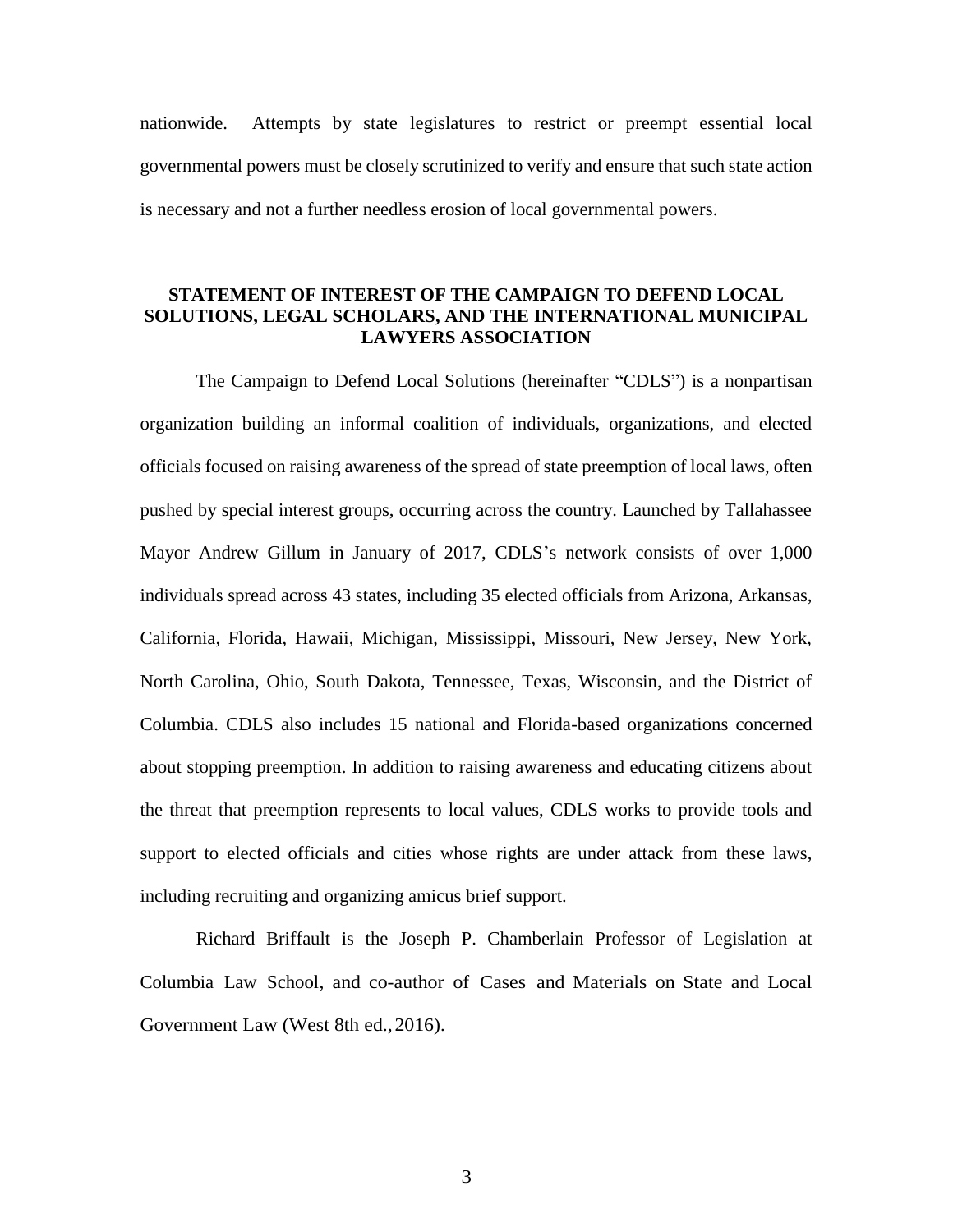Nestor M. Davidson is the Albert A. Walsh Professor of Real Estate, Land Use and Property Law at the Fordham University School of Law and Faculty Director of the Urban Law Center.

Paul Diller is Professor of Law at Willamette University College of Law and Director of the Certificate Program in Law and Government.

Laurie Reynolds is the Prentice H. Marshall Professor of Law, Emerita, at the University ofIllinois College ofLaw, and co-author of Cases and Materials on State and Local Government Law (West 8th ed.,2016).

Richard Schragger is the Pierre Bowen Professor of Law at the University of Virginia Law School, and the author of City Power: Urban Governance in a Global Age (Oxford University Press, 2016).

Rick T. Su is Professor of Law at the University of Buffalo School of Law.

The legal academics listed above come to the issues presented in this case from our vantage points as professors of state and local government law, state constitutional law, and legislation. As scholars, we understand the historical background and development of home rule across the country over the last century and a half. We are also familiar with the ways in which home rule has been indispensable to protecting local participatory democracy, and how it has improved lives and communities around the country. We submit this brief to provide our understanding of the specific legal conflict in this case, and to situate this conflict against the backdrop of recent trends both in Ohio and nationally that are undermining the important and essential value of home rule.

The International Municipal Lawyers Association ("IMLA") is a non-profit, nonpartisan professional organization consisting of more than 2,500 members. The

4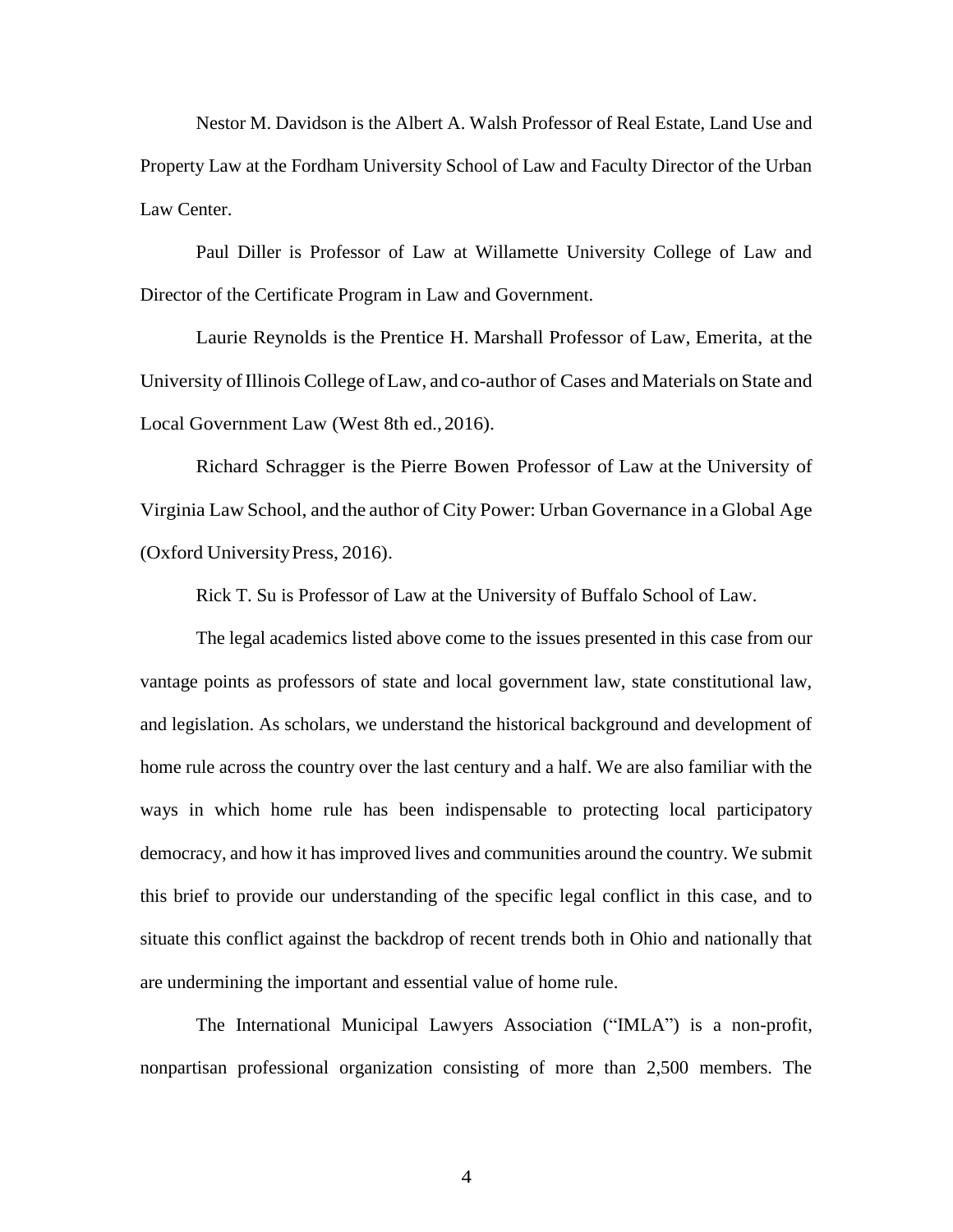membership is comprised of local government entities, including cities, counties, and subdivisions thereof, as represented by their chief legal officers, state municipal leagues, and individual attorneys. IMLA serves as an international clearinghouse of legal information and cooperation on municipal legal matters. Established in 1935, IMLA is the oldest and largest association of attorneys representing United States municipalities, counties, and special districts. IMLA's mission is to advance the responsible development of municipal law through education and advocacy by providing the collective viewpoint of local governments around the country on legal issues before the United States Supreme Court, the United States Courts of Appeals, and in state supreme and appellate courts.

#### **INTRODUCTION**

At core, this is a case about the nature, validity, and future viability of constitutional home rule in Ohio. The authority that Charter Cities in Ohio retain over their own contracting is a central aspect of local self-government. In the trial court and in the Eighth Appellate District, the City of Cleveland successfully defended the Fannie Lewis Law an ordinance that provides modest local-hiring and low-income participation requirements for certain public works—against a targeted attempt by the State to fetter Ohio's cities. What Justice Wilkin noted about the nature of municipal self-government in his concurring opinion in Fitzgerald v. Cleveland, soon after the adoption of Ohio's Home Rule Amendment, still echoes today, even if the issues presented have evolved:

If all powers of municipal self-government must be subject to general laws, then clearly cities do not have home rule; they have only such powers of local self-government as the legislature of the state allows to them, and cities of Ohio will still remain under the domination of the state legislature. Who does not know that this domination is the very thing that the people of Ohio intended to abolish?<sup>2</sup>

<sup>2</sup> 88 Ohio St. 338, 380 (1913).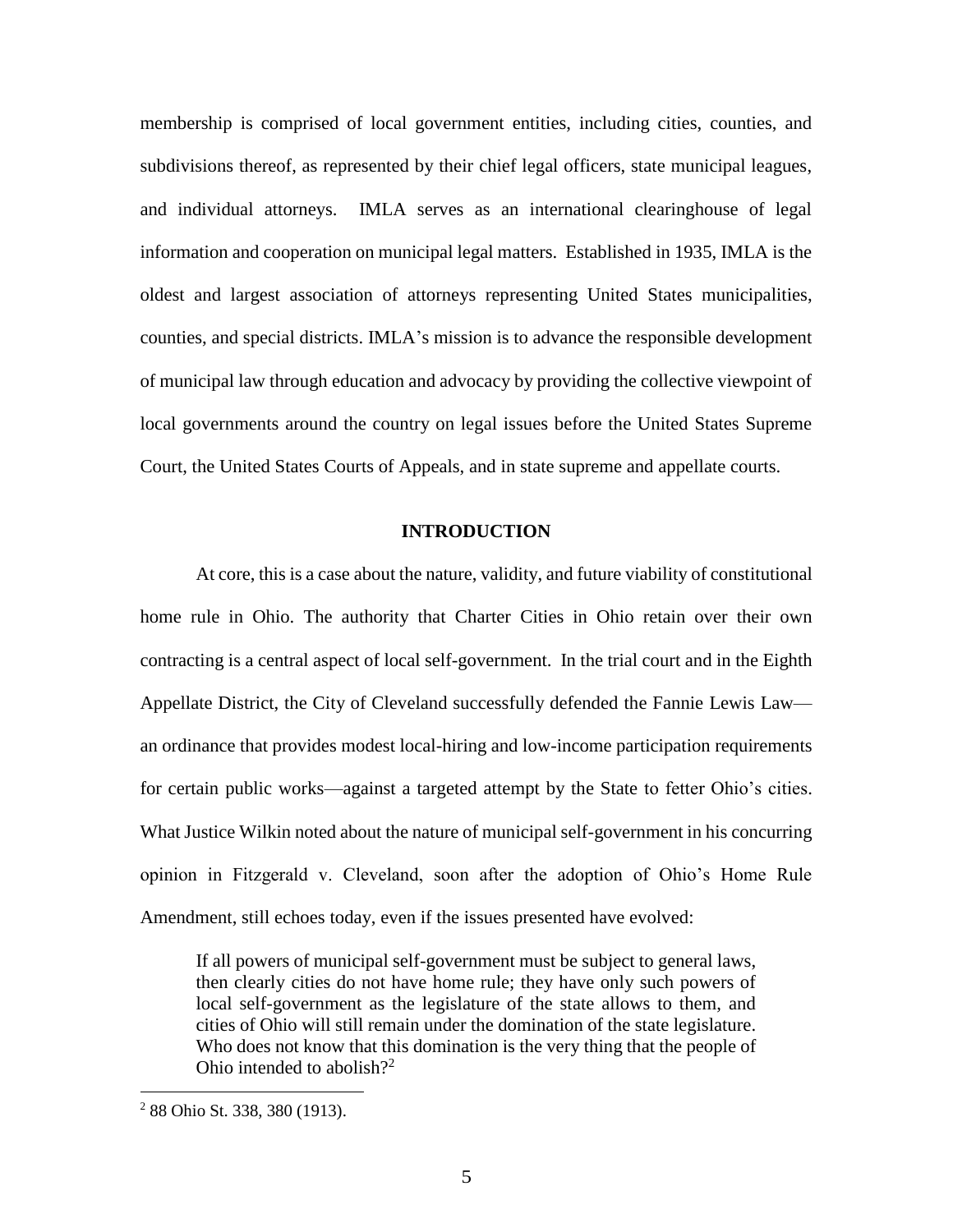Because the State in this case was acting specifically to prevent the legitimate exercise of home-rule authority, rather than pursuant to a state-wide regulatory regime directed at the welfare of all employees under Article II, Section 34 of the Ohio Constitution, and because Cleveland's ordinance stands at the center of local self-government under Article XVIII, Section 3, the Eighth District should be affirmed.

#### **STATEMENT OF THE CASE**

Amici Curiae adopt and incorporate the Statement of the Case asserted by Plaintiff-Appellee City of Cleveland.

#### **STATEMENT OF THE FACTS**

With cognizance of the local impact of the expenditure of City funds and grants that the City manages, Cleveland enacted Cleveland Codified Ordinance Chapter 188—the Fannie Lewis Law—to help alleviate local unemployment and respond to the challenge of poverty in the City. The Fannie Lewis Law, as noted, accomplishes these spending goals through a requirement that a minimum of twenty percent of hours worked on City construction contracts by Ohio residents be performed by Cleveland residents, with a further requirement that contractors and subcontractors use "significant effort to ensure" that at least four percent of those residents be low-income. C.C.O. §188.02(a)(1), (3). The Fannie Lewis Law also specifies that the City's Director of the Office of Equal Opportunity must establish standards and procedures to "specify that the employment of the minimum percentage of [Cleveland residents] may be reduced prior to or during construction . . .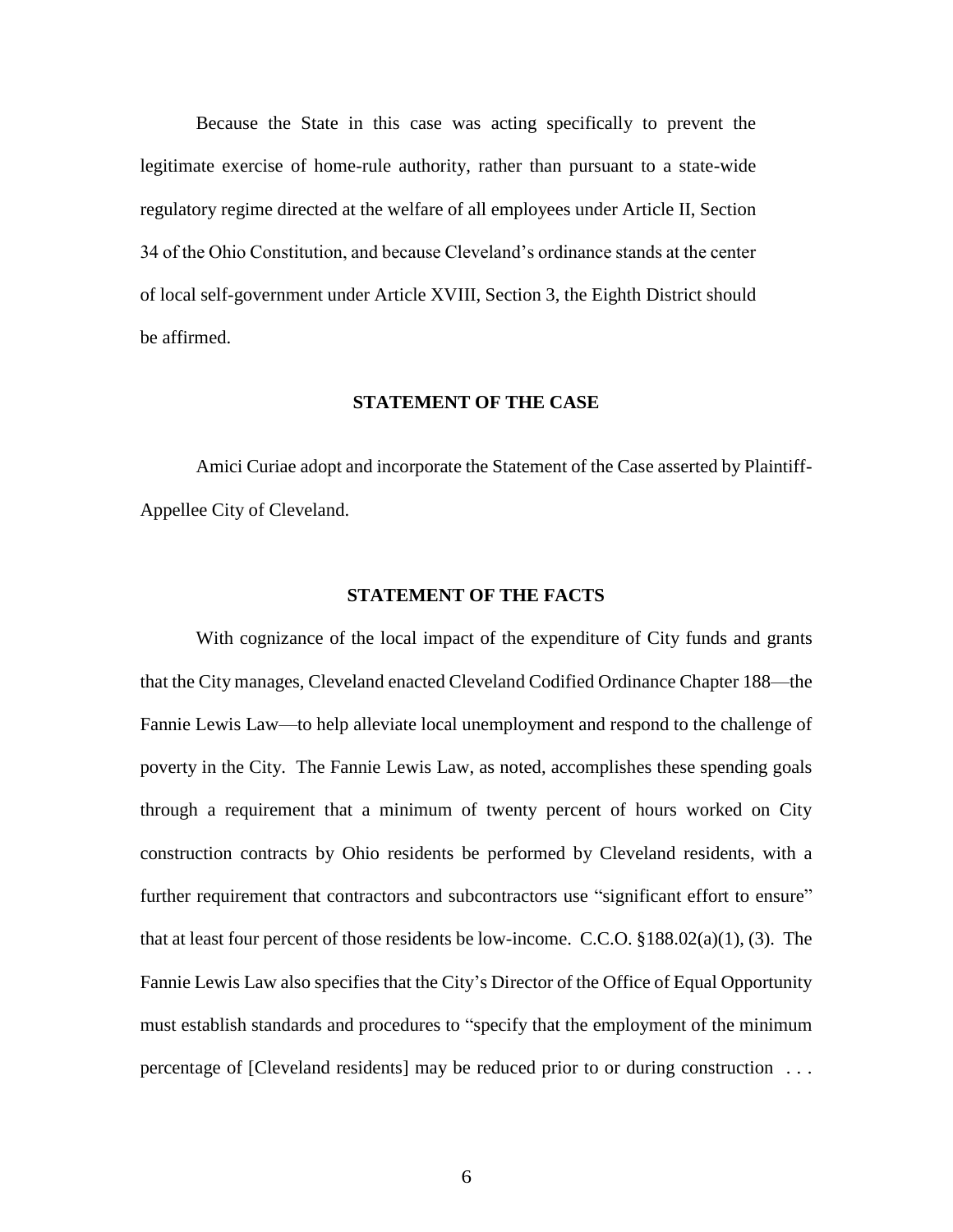when a Contractor or potential Contractor can demonstrate the high impracticality of complying with this percentage level for particular contracts or classes of employees." C.C.O. §188.03(b).

Taken as a whole, the Fannie Lewis Law is a modest, locally-tailored set of contract and grant requirements that, as the City demonstrated below, legitimately structures the use of City funding. To describe the ordinance as a regulation that imposes a residency requirement, as the State repeatedly does, is simply a category error. As the trial court found, the "City provided evidence at the preliminary injunction hearing that the number of residents working for a contractor has no bearing in awarding" contracts and, significantly, given that the law addresses projects as a whole, "any contractor on any project may employ between zero and 100% of Cleveland residents."<sup>3</sup> The Fannie Lewis Law does not regulate residency in Cleveland, even if such residency is reflected in a portion of project requirements for public construction contracts.

As discussed below, cities—in Ohio and across the country—regularly exercise their authority to set contract terms consistent with local priorities concerning the proper use of local funds. Local governments include any number of valid objectives in public contracts. In everything from goals around minority, women-owned, or socially and economically disadvantaged businesses,<sup>4</sup> to veterans' preferences,<sup>5</sup> to sustainability mandates,<sup>6</sup> and other examples, local governments understand that it is a responsible aspect of public contracting to take into consideration the social impact of the local expenditure of funds. That recognition does not speak to the wisdom or efficacy of any particular

<sup>&</sup>lt;sup>3</sup> Judgment Entry, With Opinion and Order Granting Permanent Injunction, at page 4.

<sup>4</sup> *See, e.g.*, New York, NY Code § 6-129 (2016); Philadelphia, PA Code §17-109 (2009).

<sup>5</sup> *See*, *e.g.*, Chicago, IL, Code § 2-92-418 (2014); Las Vegas, NV Code NRS 338.13844 (2009).

<sup>6</sup> *See* Bend, OR Ordinance 1.55.020(B)(2).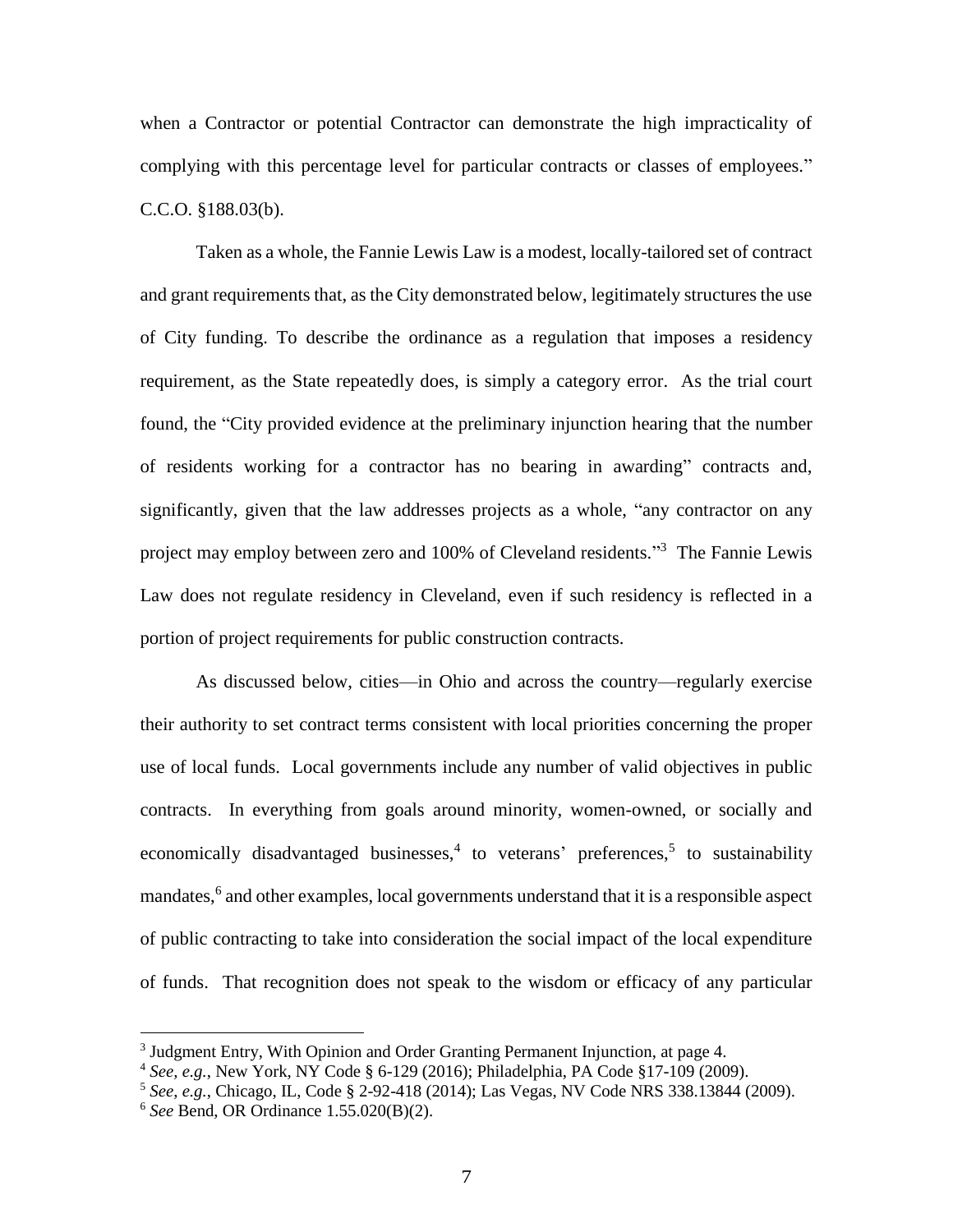contract condition, but that is hardly the question in evaluating whether Cleveland's choices about structuring its spending in its jurisdiction should be protected under the Ohio Constitution's grant of home rule authority over local self-governance. That is the central issue this case presents and Amici Curiae urge this court to continue to recognize, as it has in the past, this core aspect of home rule.

#### **ARGUMENT**

#### **I. The Eighth District Properly Found that R.C. 9.75 Does Not Meet the Requirements of Article II, Section 34 of the Ohio Constitution and Therefore a Home Rule Analysis is Necessary**

It is important at the outset to contrast the intended breadth of Ohio's constitutional protection for home rule under Article XVIII, Section 3 against the relatively narrow focus of the State's authority to regulate for the comfort, health, safety and general welfare of all employees in a manner that overrides all other constitutional provisions under Article II, Section 34 of the Ohio Constitution.

In 1912, the citizens of Ohio amended the Ohio Constitution to enshrine and enhance important principles of local self-government through the Home Rule Amendment. Article XVIII, Section 3 of the Ohio Constitution provides that:

Municipalities shall have authority to exercise all powers of local selfgovernment and to adopt and enforce within their limits such local police, sanitary and other similar regulations, as are not in conflict with general laws.

The Home Rule Amendment not only embodies a commitment to the basic values of local democracy but also concern about the influence of special interests over the state legislature.<sup>7</sup> At the time of Ohio's Constitutional Convention of 1912, the Progressive

<sup>7</sup> John D. Buenker, John C. Burnham & Robert M. Crunden, *Progressivism* 15 (1977).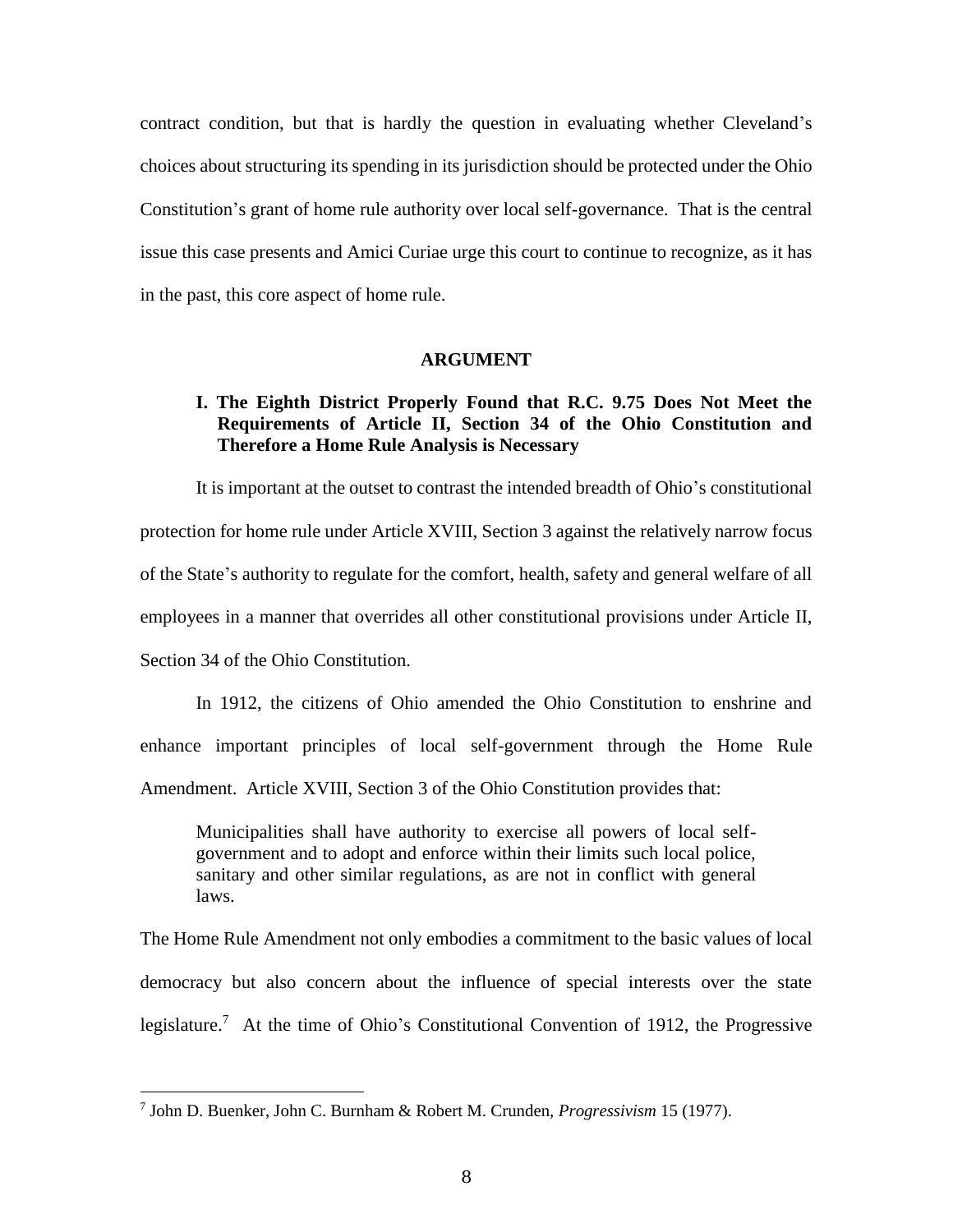movement had prominently swayed reform efforts across the American landscape for the better part of two decades.<sup>8</sup> Much of the energy of these reform movements focused on making government more responsive to the will of the people and building bulwarks against the influence of the "interests."<sup>9</sup> And this led to reform efforts intended to restrain legislative supremacy, particularly at the state level.<sup>10</sup> A central goal of this agenda was to give cities control over their own affairs.

This Progressive spirit was influential as the Ohio Constitutional Convention of 1912 approached. The Home Rule Amendment was presented to the delegates on January  $20, 1912$ <sup>11</sup> As the Amendment came before the delegates, the Cleveland Plain Dealer noted:

Home rule means self-government. The people are ruling themselves in these days in ways which could scarcely have been foreseen a few years ago. This is another step in the same direction, and an important one, about to be sanctioned by the constitutional convention.

The intelligent citizenship of Ohio is a unit in hoping that this home rule measure may not be weakened or delayed by amendments proposed for its  $d$ estruction.<sup>12</sup>

The import of the new Home Rule Amendment for Ohio was evident. As George

W. Knight, the Vice Chair of the Municipal Government Committee, reported to the

delegates:

 $\overline{a}$ 

The proposal does not undertake, your committee believes, to detach cities from the state, but it does undertake to draw as sharply and as clearly as possible the line that separates general state affairs from the business which is peculiar to each separate municipality, be it a city or a village, in the state, and to leave the control of the state as large and broad and comprehensive in the future as it has been in the past with reference to those things which

<sup>8</sup> Arthur S. Link & Richard L. McCormick, *Progressivism* 1 (1983).

<sup>9</sup> John D. Buenker, John C. Burnham & Robert M. Crunden, *Progressivism* 15 (1977).  $10$  *Id.* at 60.

<sup>&</sup>lt;sup>11</sup> Cleveland Plain Dealer, January 21, 1912, at 1.

<sup>12</sup> *Id*. April, 23, 1912, at 6.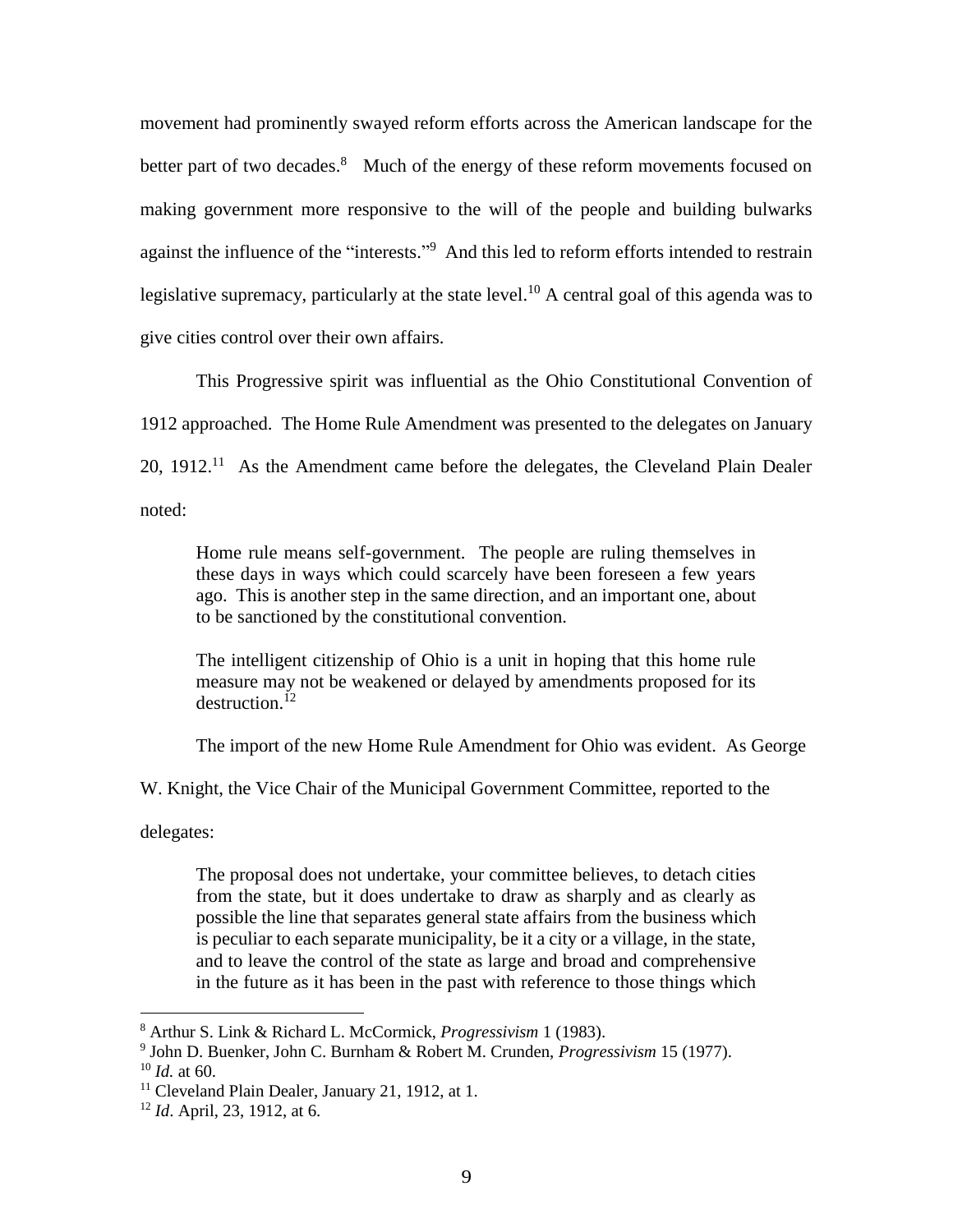concern us all in the State of Ohio, whether we live in cities or in rural district, and on the other hand, to confer upon the cities for the benefit of those who live in the cities control over those things peculiar to the cities and which concern the cities as distinct from the rural communities. I repeat, to draw as sharply and as definitely as possible, a line between those two things and to leave the power of the state as broad hereafter with reference to the general affairs as it has ever been, and to have the power of the municipalities on the other hand as complete as they can be made with reference to those things which concern the municipalities alone, always keeping in mind the avoidance of conflict between the two so far as possible. $^{13}$ 

Delegates accordingly focused on preserving the value of local self-determination. For

example, one delegate argued that:

The advocates of home rule merely insist that municipalities be allowed to solve their own problems and control their own affairs, independent of outside authority, whether that authority be a monarchy, an oligarchy or the people of a whole state. In short, the cities merely ask that the principle of self-government be extended to them….if there be a problem which affects the city of Cincinnati or Columbus or Toledo particularly, it is not home rule in any sense of the word if the people of the whole state of Ohio undertake to decide that question merely because those outside of the cities have more people to vote upon it than the particular municipality.<sup>14</sup>

As part of the 1912 amendments to Ohio's Constitution, municipalities were given the authority to adopt their own governing charters. Ohio Constitution Art. XVIII, § 7 established that "[a]ny municipality may frame and adopt or amend a charter for its government and may, subject to the provisions of section 3 of this article, exercise thereunder all powers of local self-government."

Home rule was not the only reform sought by the delegates in the 1912 Convention. The welfare of workers was also an important issue. However, unlike the sweeping grant of power for home rule, the record of the Convention underscores that the employee amendment, Article II, Section 34 of the Ohio Constitution, was more narrowly designed

<sup>&</sup>lt;sup>13</sup> Ohio Constitutional Convention Proceedings and Debates (1912) at 1433.

<sup>&</sup>lt;sup>14</sup> *Id.* at 1483 (quoting Mr. Crosser).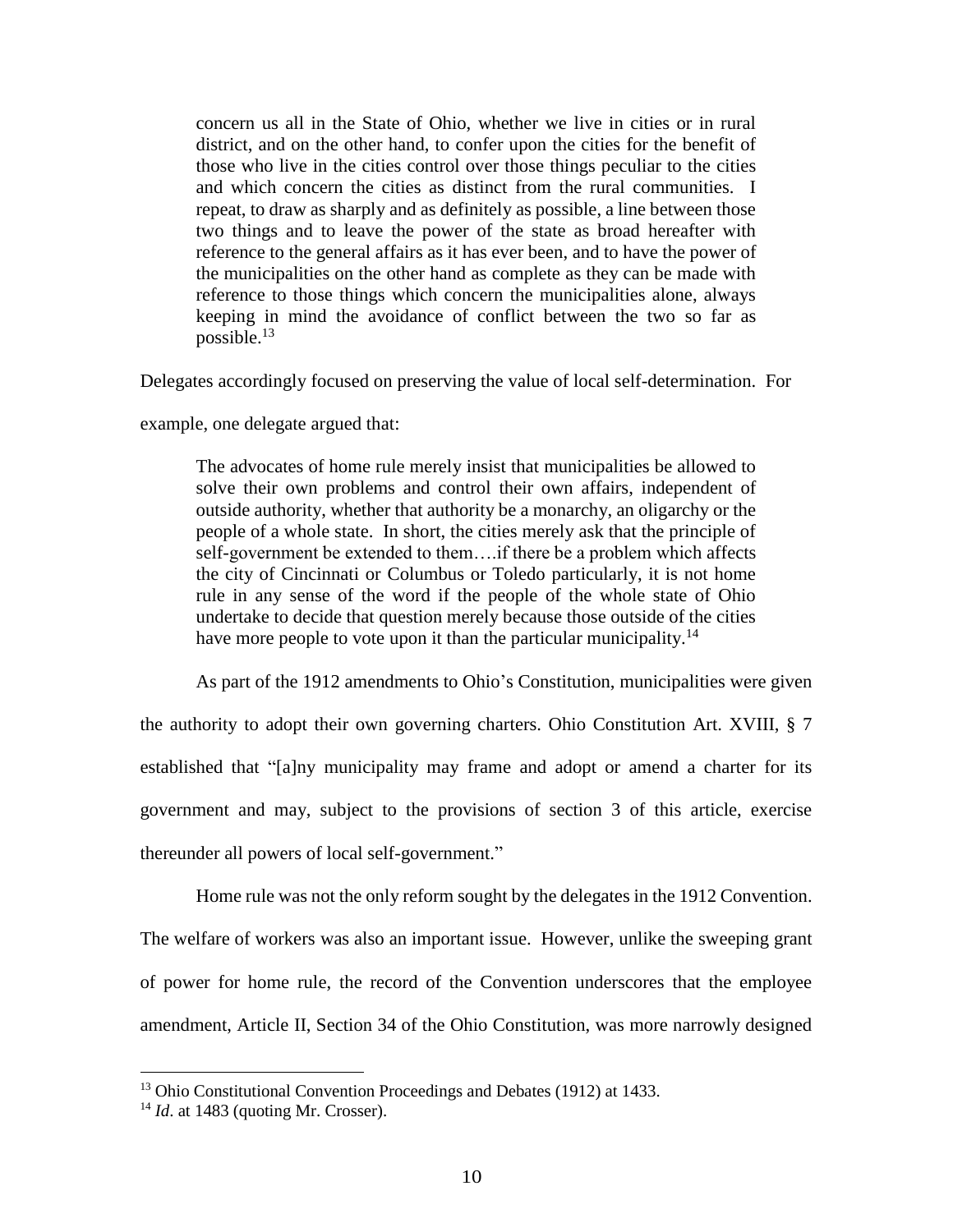to address two specific concerns: ensuring legislative authority to "limit[] the number of hours of labor" and to "establish a minimum wage for the wageworker."<sup>15</sup>

This background is important, as it undermines the State's argument that the employee-protecting constitutional provision was meant to vitiate the core of charter cities' constitutionally protected home rule powers in as sweeping a manner as the State claims. It is not in dispute that the State of Ohio has broad authority to legislate for the "comfort, health, safety and general welfare of all employees" under Article II, Section 34 of the Ohio Constitution. But under the State's view, any legislation invoking Article II, Section 34 is essentially unreviewable. As both the trial court and the Eighth District properly concluded, however, R.C. 9.75 on its face does not regulate generally for the welfare of all Ohio employees—it merely removes an aspect of local self-government. And the Eighth District aptly noted that the State adopted R.C. 9.75 to advance the interests of contractors, not workers. App. Op. ¶ 25. Article II, Section 34 is not magical constitutional language that the State should be able to invoke to circumvent home rule there has to be some genuine substance to the regulatory concerns invoked beyond rejecting the exercise of local authority.

There are certainly legitimate grounds for State oversight in the field of employee welfare to ensure that important state-wide regulatory concerns that require uniformity are addressed in a comprehensive manner or to check the exercise of local authority when it imposes pernicious externalities. But those concerns are not addressed in R.C. 9.75, as

<sup>&</sup>lt;sup>15</sup> *Id.* at 1331 (citing Mr. Crites). Other delegates echoed the limited purpose of the amendment. *See, e.g.*, *id.* at 1328 (quoting Mr. Farrell's statement that "we should so write our constitution that minimum wage legislation will be permissible under it"); *id*. at 1332 (quoting Mr. Lampson's statement that "the theory of this proposal is to authorize the legislature to pass laws by which arbitrary minimum wages can be determined by a board").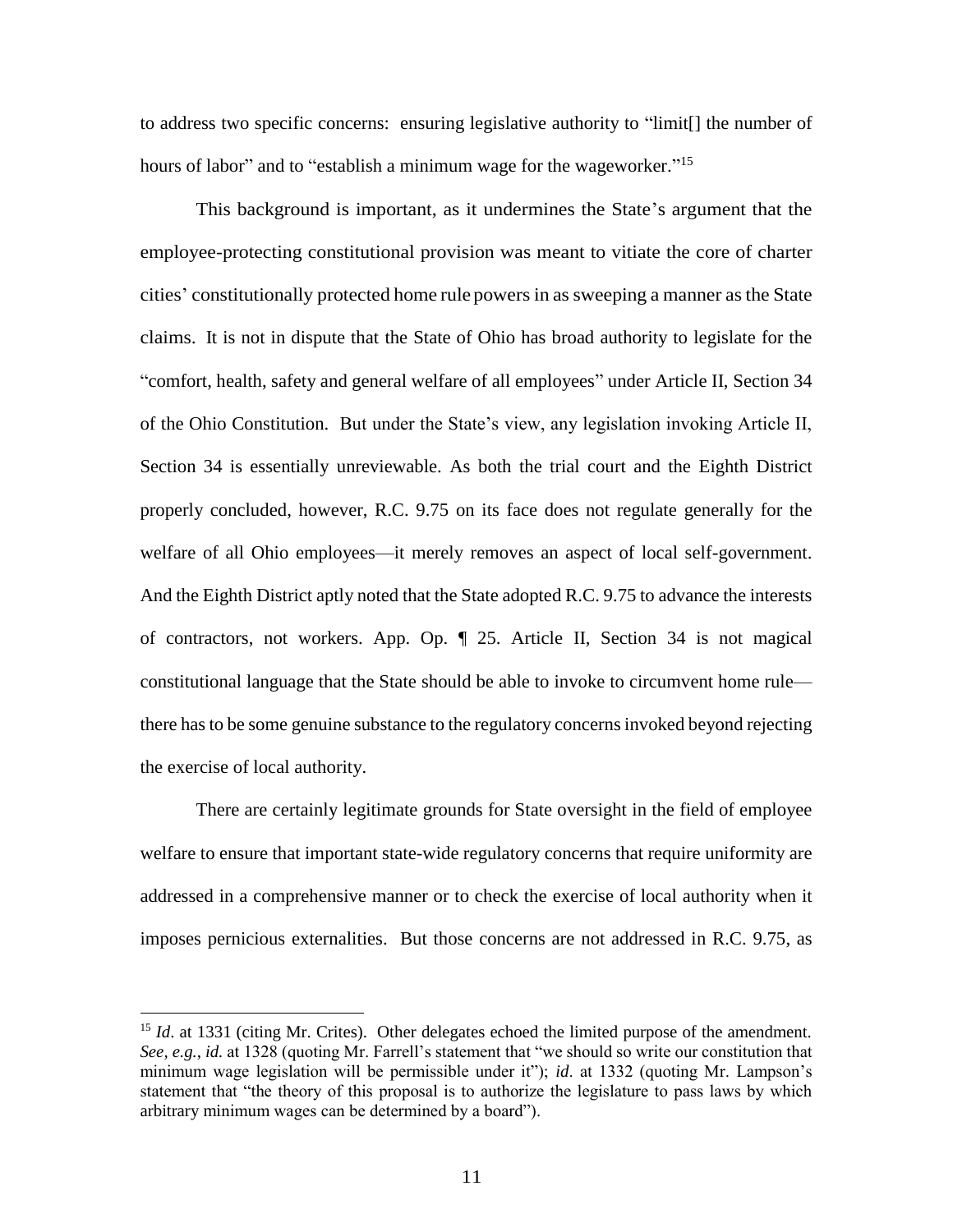they could have been had the State undertaken to enact an actual statewide regulatory regime. The statute instead simply plucks one specific strand of the authority that local governments in Ohio have and seeks to remove it.

The State cites a series of cases in which this Court has understood Article II, Section 34 to supersede the home-rule authority of Ohio municipalities, but each involved a considered state-wide regulatory regime. *See State ex rel. Bd. of Trs. of Police & Firemen's Pension Fund v. Bd. of Trs. of Police Relief & Pension Fund of Martins Ferry*, 12 Ohio St. 2d 105 (1967) (involving the creation of a state-wide disability and pension fund for the benefit of the entire state's police and firemen, and their families); *City of Rocky River v. State Empl. Rels. Bd.*, 43 Ohio St. 3d 1 (1989) (involving a comprehensive state legislative system for collective bargaining adopted through the Public Employees' Collective Bargaining Act); *State ex rel. Strain v. Houston*, 138 Ohio St. 203 (1941) (involving a comprehensive state statutory regime for fire protection and the welfare of fire fighters); *State ex rel. Mun. Constr. Equip. Operators' Labor Council v. City of Cleveland*, 114 Ohio St. 3d 183 (2007) (involving state-wide public employee sick-leave statutes); *Akron & B.B.R. Co. v. Public Utilities Comm.*, 148 Ohio St. 282 (1947) (involving the legislatively delegated powers of the Ohio Public Utilities Commission to regulate conditions for railroad workers).

R.C. 9.75, by contrast, is a stark example of preemption in the absence of a state comprehensive scheme. The lack of an affirmative regulatory regime signals that is simply intended to preclude local activity—not to regulate but rather to override.<sup>16</sup> The purpose

<sup>16</sup> *Cf.* Cleveland v. State, 2013-Ohio-1186, 989 N.E.2d 1072 (8th Dist.) (concluding that that the Ohio Informed Consumer Food Choice Law was an unconstitutional attempt to preempt Cleveland's regulation of trans fat for public health).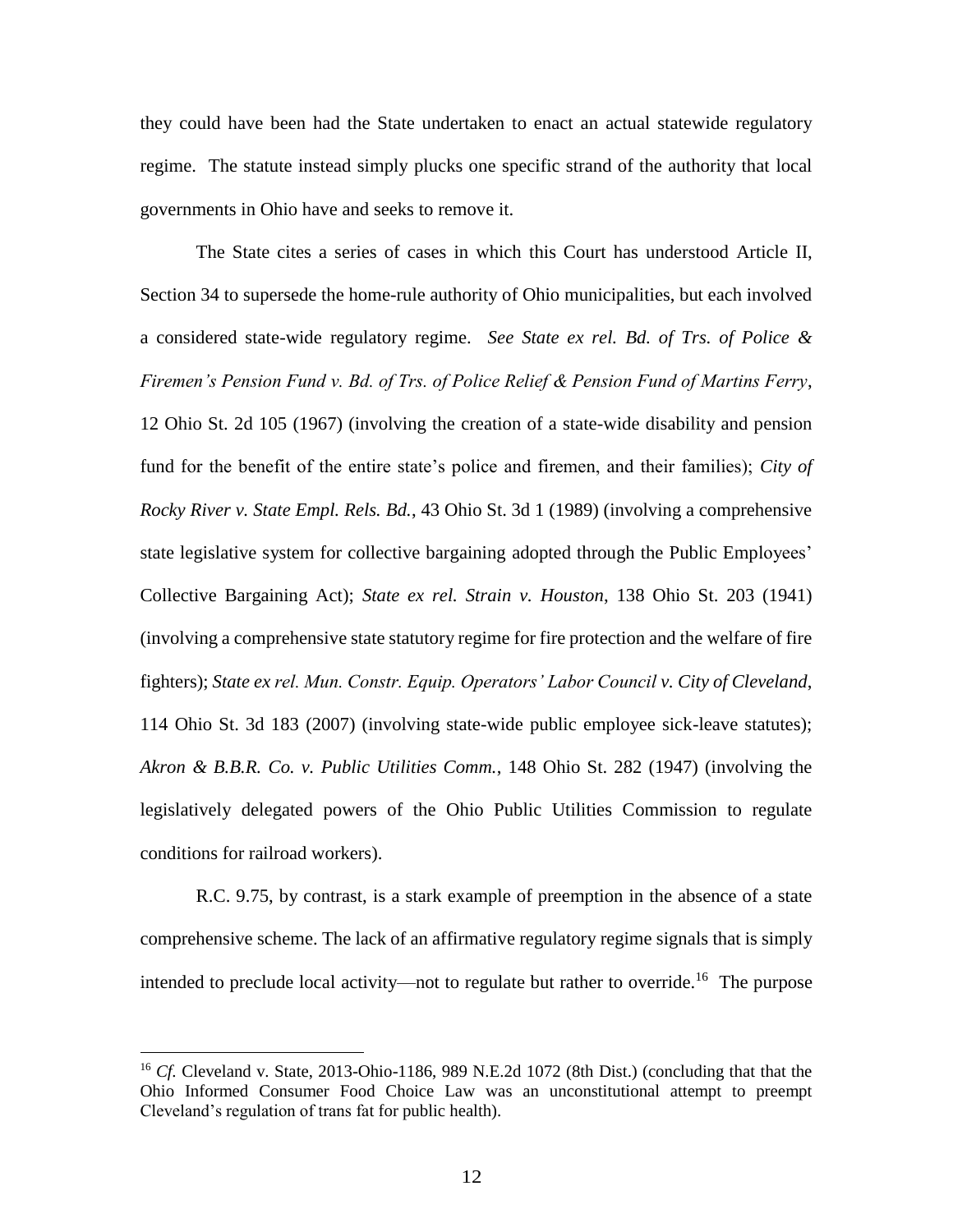of home rule is to prevent arbitrary withdrawals of local authority simply because the state legislature has a different preference. Here that concern is even more heightened as the Ohio statute fails to address the very real concerns motivating local governments to act in this context, concerns such as heightened unemployment in large cities and among lowerincome populations, as well as income inequality, all of which are legitimate considerations when a city is expending its public funds.

Because R.C. 9.75, on its face, is not a regulatory provision designed to advance the general welfare of all Ohio employees, the Eighth District was correct in its interpretation of Article II, Section 34 and properly turned to the question of home rule authority under Article XVIII, Section 3.

#### **II. The Eighth District Properly Found that R.C. 9.75 Does Not Preempt Cleveland's Fannie Lewis Law because the Fannie Lewis Law is not a Police Power Regulation and R.C. 9.75 is not a "General Law"**

Turning to the question of home rule, then, the Eighth District again properly understood the nature of the conflict at issue. In *Canton v. State*, 95 Ohio St.3d 149, 2002- Ohio-2005, the Court adopted a multi-factor test to analyze whether a local ordinance is protected from preemption under Article XVIII, Section 3. Under *Canton*, a local ordinance will yield to a state statute "when (1) the ordinance is in conflict with the statute, (2) the ordinance is an exercise of the police power, rather than of local self-government, and (3) the statute is a general law." *Id.* ¶ 9; *see also State ex rel. Morrison v. Beck Energy Corp.*, 143 Ohio St.3d 271 (2015) ¶ 15 (citing *Mendenhall v. Akron*, 117 Ohio St.3d 33, 2008-Ohio-270, 881 N.E.2d 255, ¶ 17, for a similar framework). The second part of this test recognizes that while in Article XVIII, Section 3, "the words 'as are not in conflict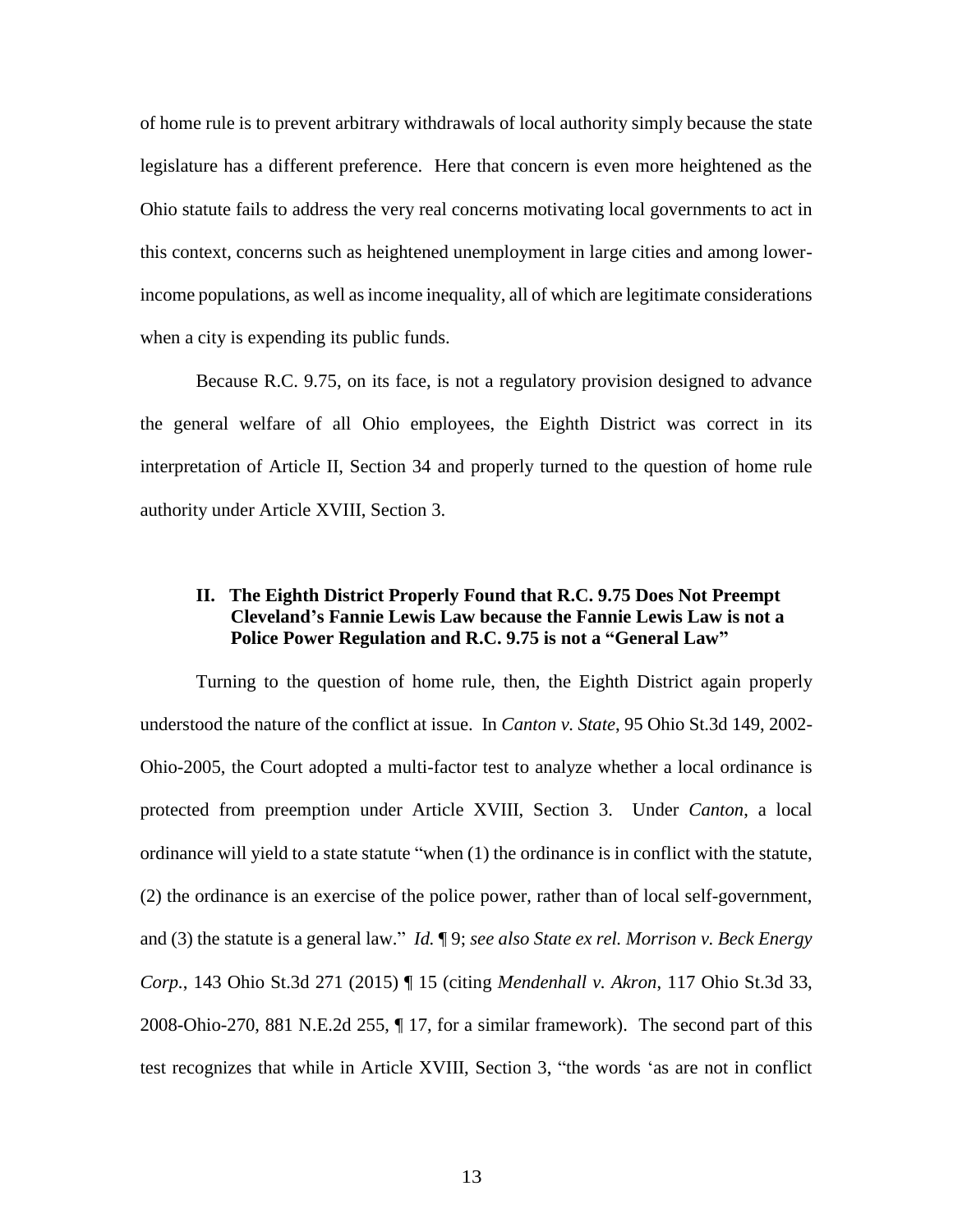with general laws' place a limitation upon the power to adopt 'local police, sanitary and other similar regulations,'" the Ohio Constitution by contrast does "not restrict the power to enact laws for 'local self-government.'" *Dies Elec. Co. v. City of Akron*, 62 Ohio St.2d 322, 325 (1980). In other words, to validly preempt the Fannie Lewis Law, R.C. 9.75 must be a general law and the Fannie Lewis Law must be a police power regulation rather than the exercise of local self-government.<sup>17</sup>

As to the line between police power regulation and local self-government, contract authority and oversight is central to local self-government, as the Ohio Supreme Court recognized in *Dies Electric Company*. In that case, notwithstanding a conflicting state statute, the Court concluded that the terms of "work executed on a contract for the improvement of municipal property is a matter embraced within the field of local selfgovernment." *Dies. Elec. Co.,* 62 Ohio St.2d at 326. How a charter city like Cleveland chooses to structure the public works contracts it enters into falls on the proprietary, selfgovernment side of the ledger.

This is hardly a surprising conclusion, as the exercise of local authority to ensure that at least a portion of local funding addresses concerns such as localized poverty and unemployment are common across the country. Since 1984, for example, Washington D.C.'s First Source Employment Program has had a goal of providing a percentage of new public funding jobs in larger projects to residents of the District.<sup>18</sup> Similarly, going back to 1985, Boston's Residents Construction Employment Standards have provided that contractors and developers use best-faith efforts to employ Boston residents in public

<sup>&</sup>lt;sup>17</sup> It should be noted that the extent of the actual conflict between R.C. 9.75 and C.C.O. §188 is not entirely clear, as the trial court below noted. R.C. 9.75 is arguably narrower than C.C.O. §188, and some of the effect of Cleveland's ordinance may fall outside the scope of the state statute. <sup>18</sup> *See* DC Code § 2–219.05 (2011).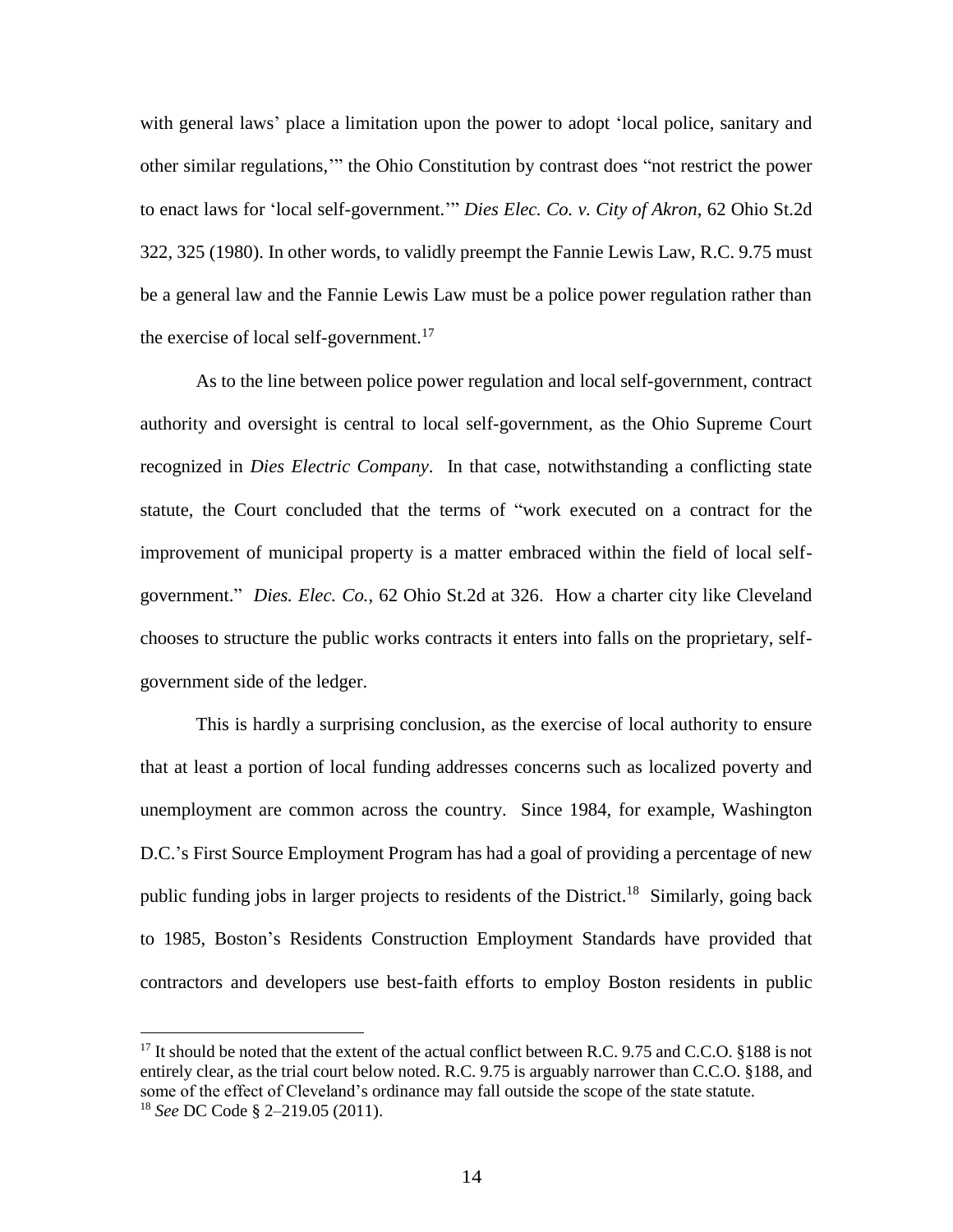contracts.<sup>19</sup> And, since 2009 St. Louis, Missouri, has had a project-labor goal for major public-works contracts of twenty percent local resident involvement.<sup>20</sup> A variety of similar programs—with varying specific requirements, but with similar goals—can be found across the country.<sup>21</sup>

If the City's included requirements for local employment one contract at a time, it would be self-evident that the City was exercising its self-government authority. But rather than engage in contract-by-contract requirements for public construction, the City chose to set uniform terms on which it would enter those contracts. That the City has pursued these goals through an ordinance that applies to all relevant municipal contracts does not change the nature of the local policy. Indeed, it is surely more efficient, effective, and transparent for contractors when local governments set cross-cutting ground rules for their contracts and grants outside of the terms of any individual agreements.

Because the Fannie Lewis Law is not a police power regulation, that should end the analysis and the ordinance should be upheld as an exercise of local self-government.<sup>22</sup> However, Cleveland should also prevail on the question whether R.C. 9.75 is a "general

<sup>19</sup> *See* Boston, MA, Code §§ 8-9.1—8-9.7 (1983).

<sup>20</sup> *See* St. Louis, MO, Code § 68412 (2009).

<sup>21</sup> *See* Erin Luke, Heather A. Bartzi, & Jack Clark, *Local Hiring Programs – Recent Updates and Legislation*, Under Construction, ABA, Winter 2017 (describing programs not only in Washington, Boston and St. Louis, but also in San Francisco, New Orleans, Baltimore, Seattle, and others); Construction Contracts Law Report, *Local Hire Laws—Attempt To Reverse Local Unemployment In Construction Sector*, 35 Construction Contracts Law Report 58 (2011) (describing similar programs in Los Angeles, Oakland, and a number of other California cities).

 $22$  Although not addressed below, the Fannie Lewis Law's exercise of the power of local selfgovernment is also not preempted by the "statewide-concern doctrine," under which cities "may not, in the regulation of local matters, infringe on matters of general and statewide concern." Am. Fin. Servs. Assn. v. Cleveland, 112 Ohio St.3d 170, 2006-Ohio-6043. The analysis here should converge with the arguments for why selectively removing local authority over conditions of local public contracting do not constitute a "general law" under the *Canton* analysis. To hold otherwise would be to convert virtually any aspect of local self-governance into a matter of statewide concern, no matter how incidental the external effects, vitiating home rule.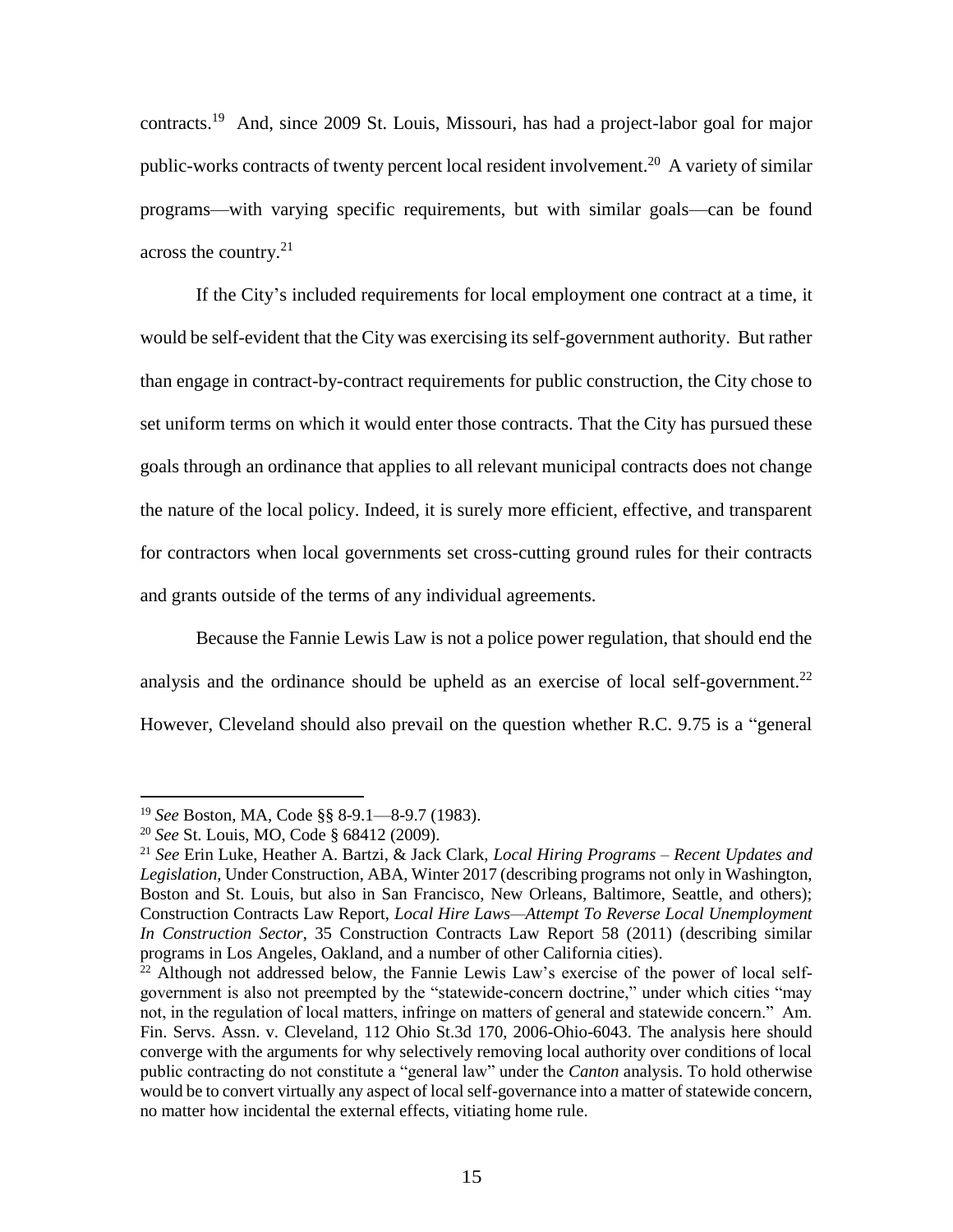law." Here *Canton* again supplies the test. To qualify, a statute must "(1) [be] part of a statewide and comprehensive legislative enactment; (2) [apply] to all parts of the state alike and operate[s] uniformly throughout the state; (3) [set] forth police, sanitary, or similar regulations, rather than granting or limiting municipal legislative power; and (4) prescribe a rule [of] conduct upon citizens generally." *Canton v. State*, 95 Ohio St.3d 149, 2002- Ohio-2005 ¶ 21.

Conceding for the sake of argument that on its face, R.C. 9.75 applies to all parts of the state alike and operates uniformly throughout the state,  $2<sup>3</sup>$  the statute clearly fails the other three *Canton* elements. The relevant comprehensive state regulatory regime the State invokes is "public construction and contracting," but even in areas as broad as the State invokes, much is left to local discretion outside of the selective removal of authority in R.C. 9.75.

More to the point, the last two prongs of the *Canton* test converge in this instance on the same proposition: R.C. 9.75 by its terms and its effects, operates to limit municipal authority, rather than set general terms of conduct for citizens. If the power of the State to reign in specific strands of local authority can so easily be converted to general laws, then the general laws constraint on constitutional home rule in Ohio would have little, if any, meaning. There would be nothing left of local home rule if the exercise of a local government's proprietary authority to place certain limited terms in its own municipal contracts when funded by its own monies could be so easily overridden by state law.

 $^{23}$  More would need to be known about how selective the preemption R.C. 9.75 sought to achieve was in order to full evaluate this prong of the *Canton* general laws test.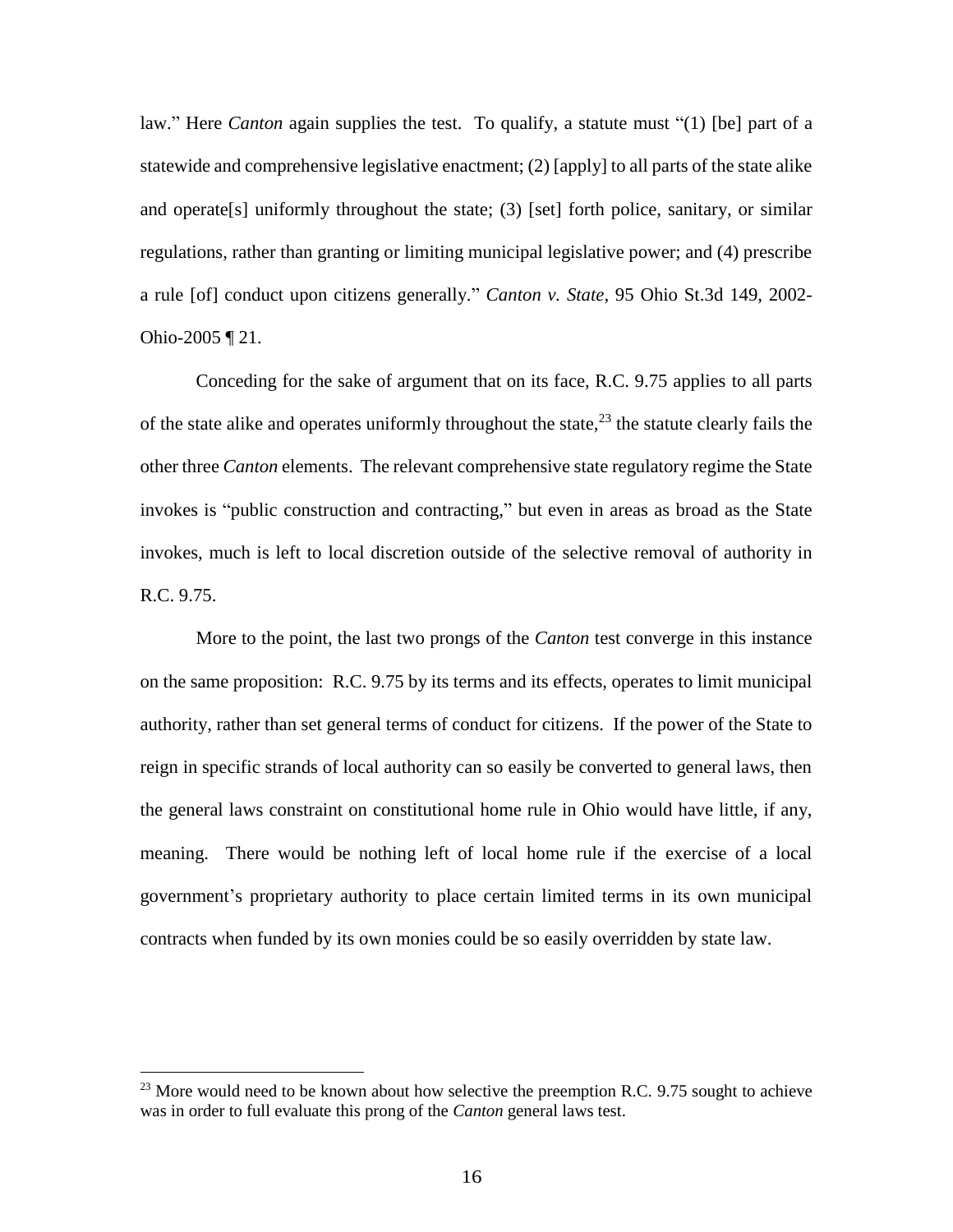#### **III. The Ohio Legislature is Threatening to Undermine Constitutional Home Rule in Ohio, Reflecting a Troubling Nationwide Trend of Similar Threats to Home Rule**

For reasons the Eighth District articulated, the decision below should be upheld. Taking a step back, Amici Curiae wish to emphasize that this conflict represents a troubling pattern of the increasing erosion of home rule, not only in Ohio, but across the country. When the people of a state seek to empower local democracy, as the people of Ohio did in 1912, the state government will always be tempted to undermine that constitutional delegation of authority and arrogate back to itself whatever power it can. It critically falls to the judiciary to ensure that the values of local self-government enshrined in the Home Rule Amendment retain their core meaning.

As noted above, the Ohio General Assembly has taken repeatedly to enacting provisions designed to block the preferences of the majority of citizens in Ohio municipalities. In 2002, the General Assembly preempted home rule authority for cities to respond to serious local problems involving predatory lending.<sup>24</sup> In 2004, the General Assembly barred local governments from regulating oil and gas drilling.<sup>25</sup> In 2006, the General Assembly preempted local authority over residency for city employees,  $26$  and removed long-standing home rule authority to regulate gun safety.<sup>27</sup> And in 2016, the General Assembly passed legislation seeking to preempt local authority to regulate wages, hours, location of work, scheduling, and fringe benefits.<sup>28</sup> This list only begins to scratch the surface of examples of the Ohio General Assembly's selective removal of local

<sup>24</sup> *See* R.C. §1349.25.

<sup>25</sup> *See* R.C. §1509.02.

<sup>26</sup> *See* R.C. §9.481.

<sup>27</sup> *See* R.C. §9.68.

<sup>28</sup> *See* Substitute Senate Bill 331 (2016) (amending R.C. §§4111.02, 4113.85).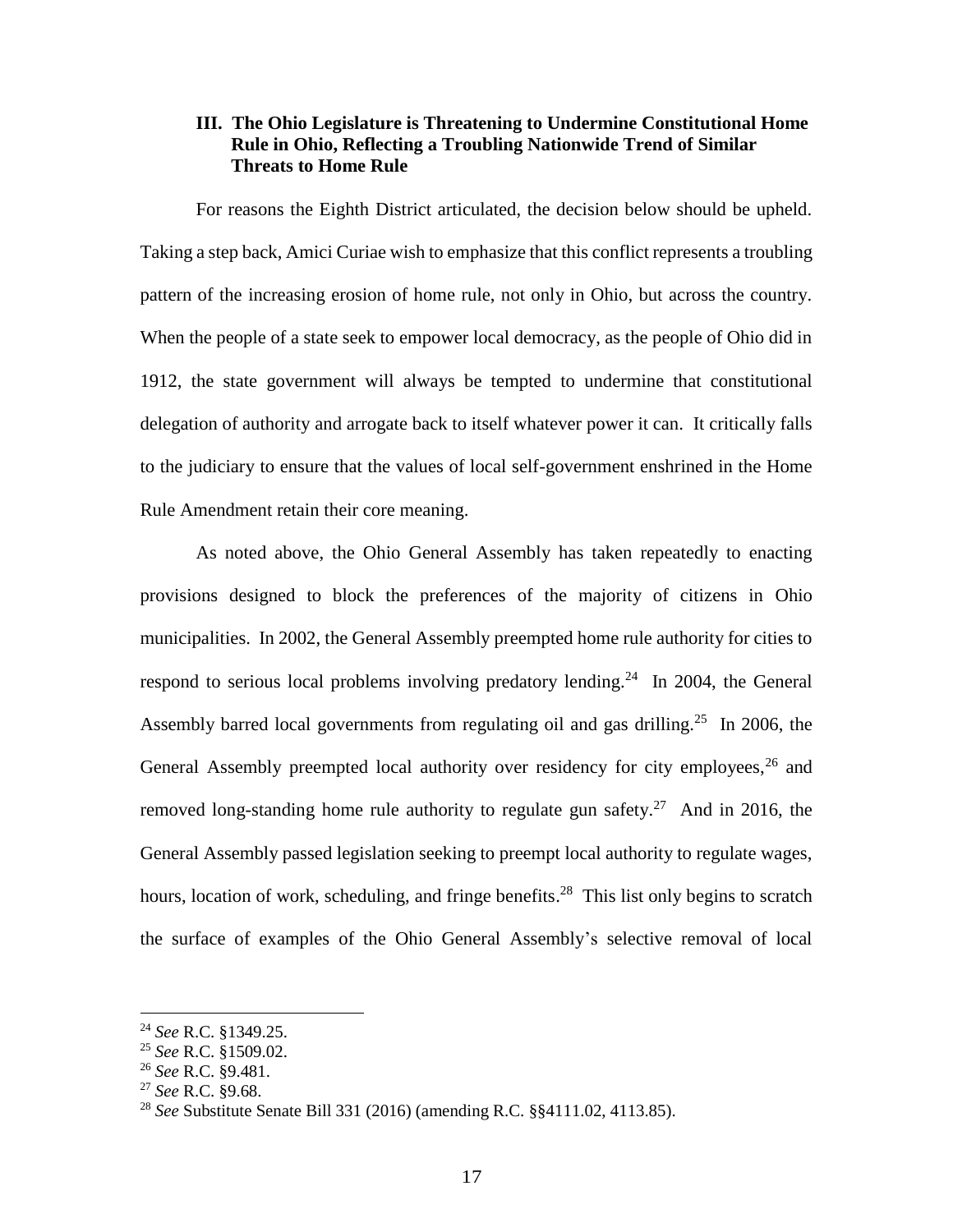authority, particularly in the regulatory context. That the State is increasingly extending its derogation of home rule to the kind of local self-governmental choices at issue in this case—among other examples<sup>29</sup>—is even more unfortunate.

With all of these encroachments on local authority, the Ohio General Assembly has turned basic tenets of constitutional home rule on their head. Instead of leaving charter cities free to use home rule powers to structure their self-governance to respond to local situations and local problems, the legislature has put Ohio municipalities on a short leash, repeatedly intervening and selectively targeting specific powers for removal. The cumulative result of these encroachments is the evisceration of home rule as a whole. With this barrage of hostile preemptive statutes, municipal authority has been cabined into a narrow range of policy choices deemed acceptable to the State. As the General Assembly repeatedly deprives home rule units of power in specific areas, those local governments are increasingly unable to meet local needs and respond to the preferences of local residents. State intervention prevents local governments from dealing with local challenges in the way that is most appropriate for the unique confluence of demographic, geographic, economic, and social factors that are present in a particular municipality, undermining basic tenets of local democracy enshrined in the Ohio Constitution.

The State's repeated efforts to remove home rule powers morphs the State's oversight well beyond its limited purpose as a tool to assure the consistency of local policy with comprehensive statewide regulatory frameworks or general statewide minimum standards. State legislative preemption in Ohio today is degenerating into a series of targeted attacks on the decision-making authority of local communities. In the

<sup>29</sup> *See, e.g.*, R.C. §4921.25 (preempting Cleveland City Ordinance 677A.11); R.C. Chapter 4115 (prevailing wage); R.C. §124.40 (preempting municipal authority over municipal employees).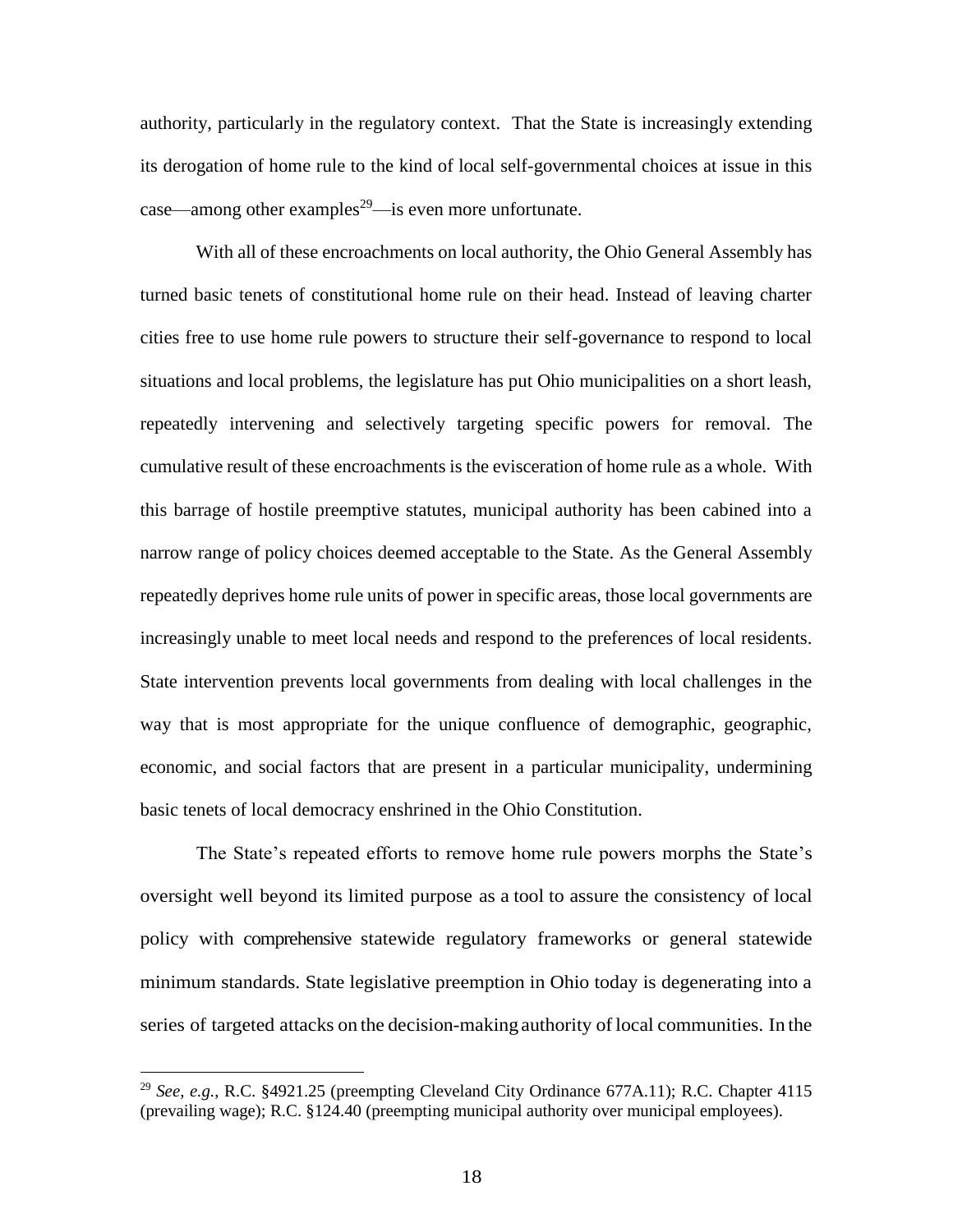process, these attacks are eroding the protection guaranteed to home rule units by the Ohio Constitution.<sup>30</sup> The Ohio Constitution clearly contemplates that localities will exercise their local discretion to deal with problems in their own individual ways, without State approval, and that these choices should be respected as long as there are no overriding statewide regulatory concerns at issue. Policy experimentation and the ability to respond to unique local situations are essential aspects of a strong and vibrant home rule system. The State's relentless preemption of specific powers has eroded that system and left local governments ill-equipped to deal with local problems. The cumulative effect of these individual assaults is transformative, as Ohio marches one step at a time away from a constitutional recognition of home rule and toward the cramped

 $\overline{a}$ <sup>30</sup> Moreover, many of these attacks on local autonomy have specifically targeted Cleveland and other large cities in the state. *E.g.*, Cleveland v. State, 2013-Ohio-1186, 989 N.E.2d 1072 (8th Dist.) (invalidating 2011 state law that targeted Cleveland ban on trans fat); *see also* 2006 S. 82, codified as R.C. § 9.481 (2016) (prohibiting residency requirements for municipal employees); Joe Mulligan, *Not in Your Backyard: Ohio's Prohibition on Residency Requirements for Police Officers, Firefighters, and Other Municipal Employees*, 37 U. Dayton L. Rev. 351, 368-69 (2012) (discussing residency requirements in Dayton, Cincinnati, Akron, Cleveland, and Youngstown invalidated by R.C. § 9.481). There is evidence that gerrymandering has unfortunately infected the State's legislative process in the last decade, resulting in legislation targeting disfavored areas and populations. *See* David Stebenne, *Re-Mapping American Politics*, *in* 5 Origins: Current Events in Historical Perspective (February 2012), *available at* http://origins.osu.edu/article/re-mappingamerican-politics-redistricting-revolution-fifty-years-later (discussing gerrymandering in Ohio after 2010 census); Paul A. Diller, *Reorienting Home Rule: Part 1 – The Urban Disadvantage in National and State Lawmaking*, 77 La. L. Rev. 287, 339 (2016) (analyzing gerrymandering in Ohio); *see also* Paul A. Diller, *Reorienting Home Rule: Part 2 – Remedying the Urban Disadvantage Through Federalism and Localism*, 77 La. L. Rev. 1045, 1079-80 (2017) (analyzing the effects of gerrymandering in states like Ohio). In 2015, Ohio's voters demonstrated their distaste for gerrymandering by overwhelmingly approving an initiative that puts districting in bipartisan hands as of 2020. Ohio Bipartisan Redistricting Commission Amendment, Issue 1 (2015); Ohio Secretary of State, Elections and Voting in Ohio, 2015 Official Election Results (click through to Official Statewide Results), *available at* https://www.sos.state.oh.us/SOS/elections /Research/electResultsMain/2015Results.aspx (reporting 71.5 % in favor and 28.5 % against).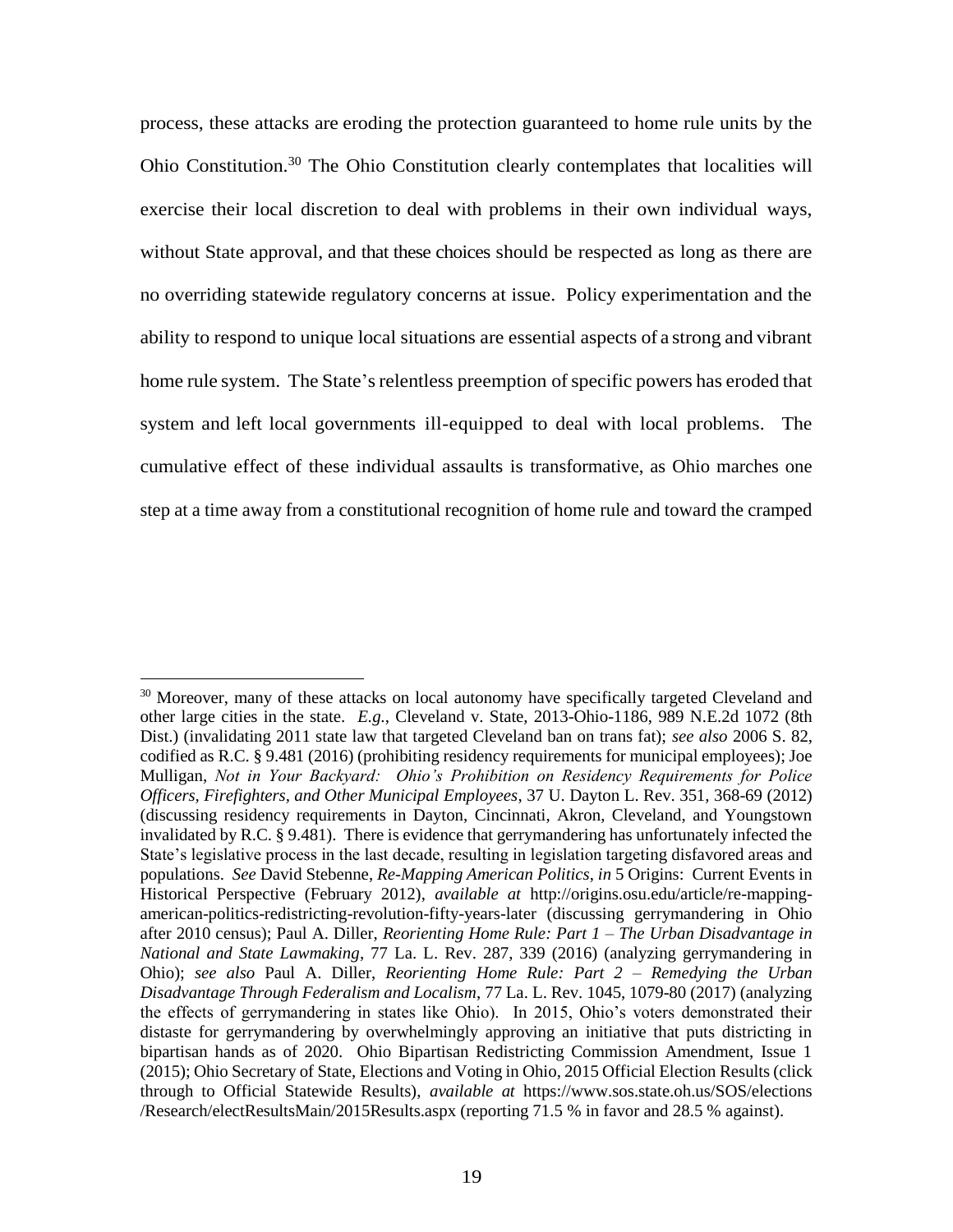view of local self-determination in Dillon's Rule that constitutional home rule was meant to abandon. $31$ 

The current rash of hostile preemption—in Ohio and elsewhere—is in reality nothing more than a reincarnation of the practice of so-called "ripper" bills. Like those 19th century anti-urban measures, today's wave of preemption is a tool used by legislatures to deprive cities of the initiative powers they need to respond to their own specific local issues. As Professor Richard Briffault has noted:

One notorious abuse of the period was the practice by rural-dominated state legislatures of adopting "ripper bills"—laws that wrested municipal functions out of urban hands and transferred them to state appointees. Home rule was intended to change the traditional rule of plenary state legislative authority over local matters, to protect cities from opportunistic, partisan state meddling, and thus to vindicate the principle of local self-government.<sup>32</sup>

Hostile preemption today is just as inconsistent with the Constitutional protection of

home rule as were the ripper bills that home rule conclusively rejected, and it is hard

<sup>&</sup>lt;sup>31</sup> Under a Dillon's Rule regime, which previously prevailed in Ohio, grants of local government authority from the State are construed strictly against the local government and would only be interpreted as transferring the following powers: "(1) those granted in express words; (2) those necessarily or fairly implied in ... the powers expressly granted; and (3) those essential to the accomplishment of the [purposes of the state law.]" Richard Briffault & Laurie Reynolds, *Cases and Materials on State and Local Government Law* 327 (8th ed. 2016).

<sup>32</sup> Richard Briffault, *Voting Rights, Home Rule, and Metropolitan Governance: The Secession of Staten Island as a Case Study in the Dilemmas of Local Self-Determination*, 92 Colum. L. Rev. 775, 805-06 (1992) (citations omitted); *see also* Lyle Kossis, *Examining the Conflict Between Municipal Receivership and Local Autonomy*, 98 Va. L. Rev. 1109, 1125-26 (2012) ("One of the driving forces behind the home-rule movement was frustration with the use of state 'ripper bills.' Ripper bills were state laws that transferred control of local matters to state officials. For example, one ripper bill in Michigan was used to transfer the provision of local utilities to state boards, and another in New York was used to lodge control over local police forces in the state capitol. Perhaps most strikingly, Pennsylvania used a ripper bill to transfer control over the construction of City Hall in Philadelphia to the state. What is more, ripper bills were quite common. In New York alone, the state passed 212 laws in 1870 that controlled local functions in towns and villages throughout the state.") (citations omitted).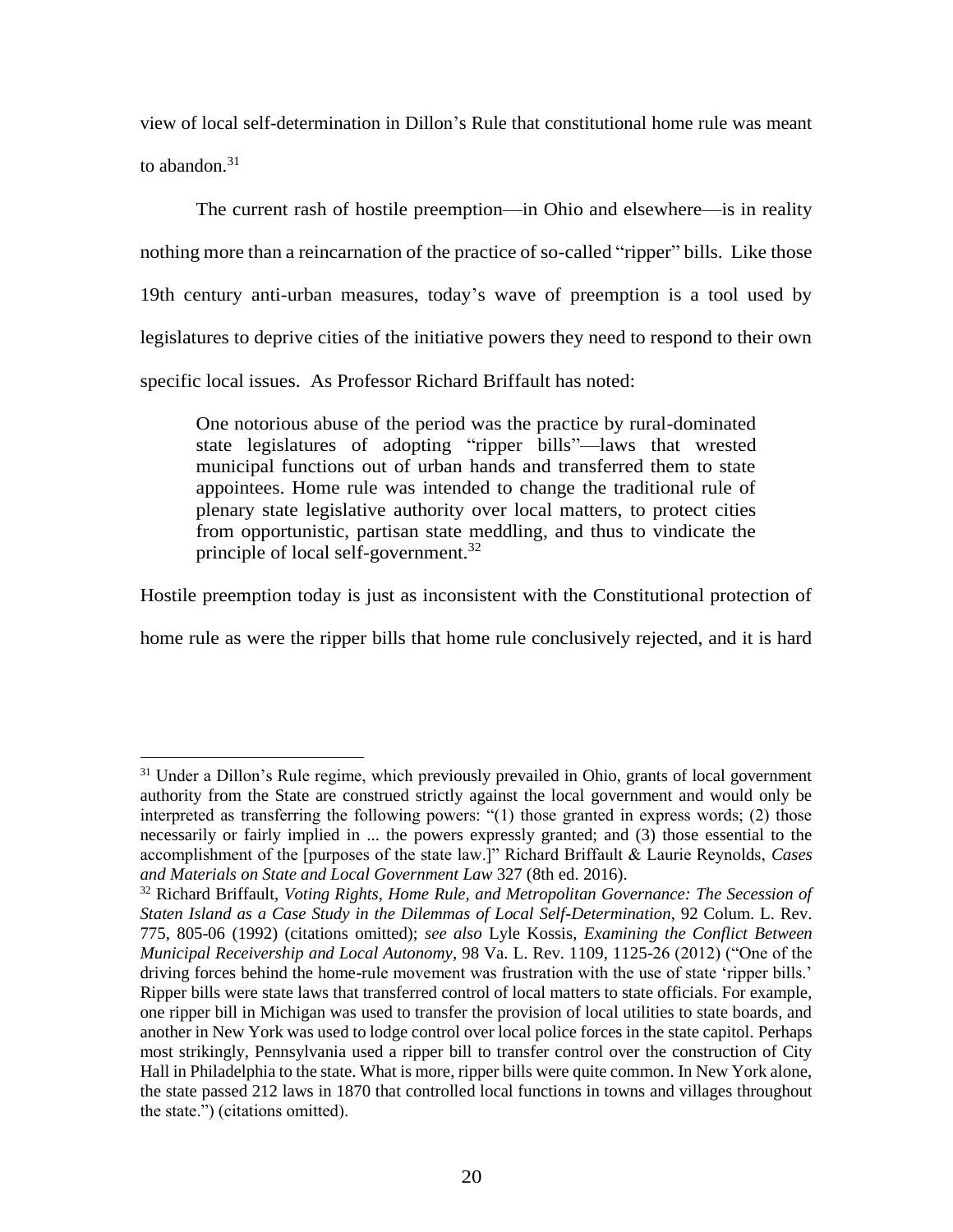to imagine that today's court would allow the continuation of a tactic that prompted the adoption of home rule in the first place.

Home rule is being undermined not only in Ohio, moreover, but also in other states across the country that similarly have constitutional traditions that recognize and value local self-government.<sup>33</sup> Forty-two states now impose some form of tax and expenditure limitation on local governments; forty-one states preempt ride-sharing regulation; and twenty states preempt municipal broadband regulations.<sup>34</sup> Moreover, twenty-five states now preempt local minimum wage laws<sup>35</sup> and twenty-two states preempt paid leave regulations.<sup>36</sup> Seemingly no domain of local policy is safe from state infringement, with preemption conflicts across the country also arising over antidiscrimination law,<sup>37</sup> campaign finance,<sup>38</sup> environmental protection,<sup>39</sup> housing,<sup>40</sup> public health,<sup>41</sup> public safety,<sup>42</sup> and others.

Attacks on home rule across the country are beginning to sound in much more fundamental terms, evincing more sweeping arrays of state legislative hostility toward local self-determination. In some states, legislatures have taken to sweeping legislation that removes entire areas of local authority. Michigan, for example, enacted

<sup>33</sup> *See generally* Richard Briffault, *The Challenge of the New Preemption*, 70 Stan. L. Rev. 1995 (2018); Richard C. Schragger, *The Attack on American Cities*, 96 Tex. L. Rev. 1163 (2018).

<sup>34</sup> National League of Cities, *City Rights in an Era of Preemption: A State-by-State Analysis* 3 (2018 Update).

<sup>35</sup> National Employment Law Project, *Fighting Preemption: The Movement For Higher Wages Must Oppose State Efforts To Block Local Minimum Wage Laws* 2 (2017).

<sup>36</sup> Michael J. Soltis, *Turning the Paid Sick Leave Page to* 2018 (2018).

<sup>37</sup> *See* Tenn. Code Ann. § 7-51-1801(1) & (2) (2011).

<sup>38</sup> *See* N.Y. Elec. 16-A (2016).

<sup>39</sup> *See* Colo. Rev. Stat. § 34-60-105 (2016).

<sup>40</sup> *See* Tex. Loc. Gov't Code Ann. § 250.007.

<sup>41</sup> *See, e.g.*, Kan. Stat. Ann. [§12.16.137;](http://www.ksrevisor.org/statutes/chapters/ch12/012_016_0137.html) [Ga. Code Ann. § 26-2-373 \(2011\).](http://codes.findlaw.com/ga/title-26-food-drugs-and-cosmetics/ga-code-sect-26-2-373.html)

<sup>42</sup> *See* Minn. Stat. § 471.633 (2017).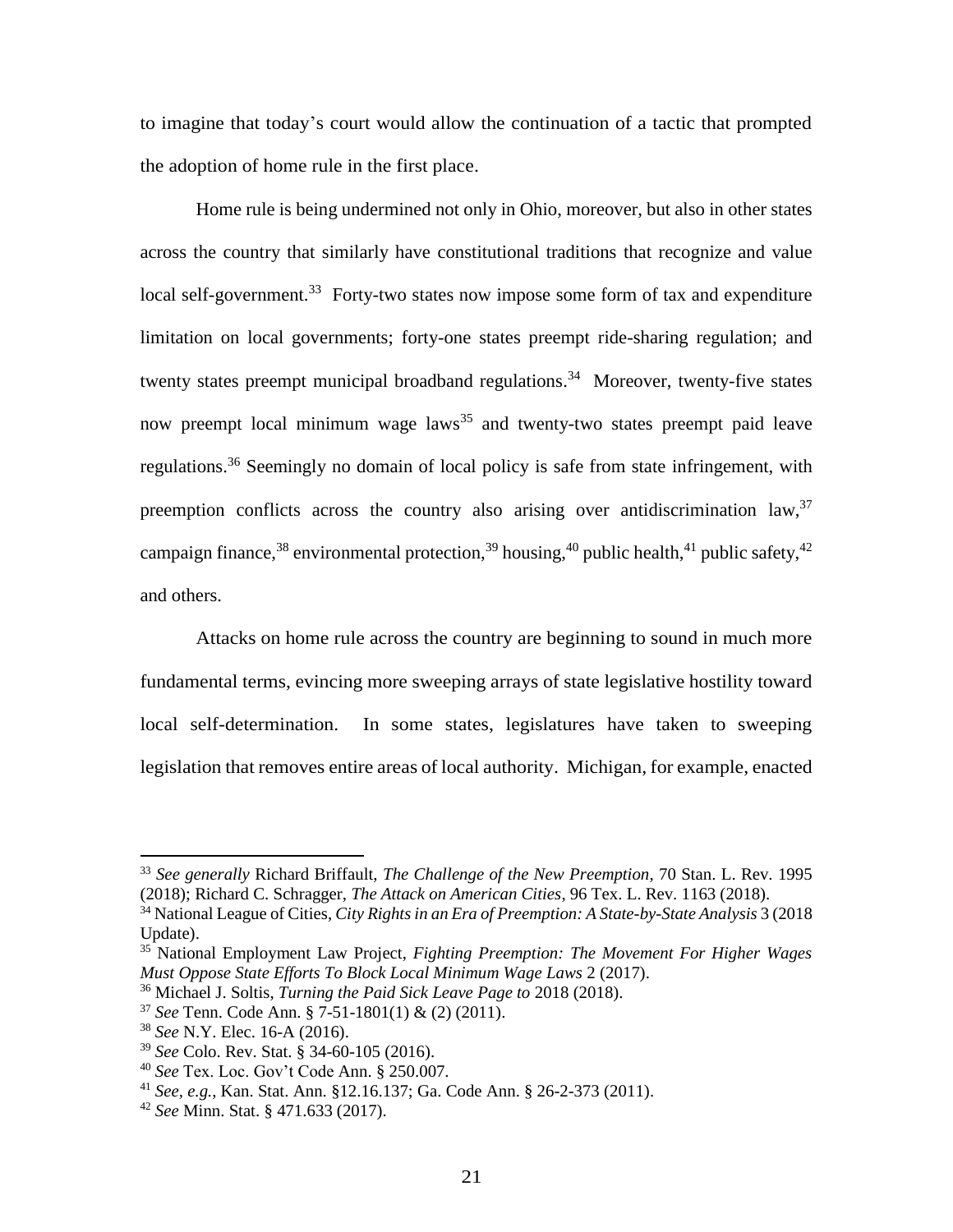a statute called the Local Government Labor Regulatory Limitation  $Act^{43}$ —but that has been popularly referred to as the Death Star bill<sup>44</sup>—preempts local-government authority over employee background checks, minimum wage, fringe benefits, paid or unpaid leave, work stoppages, fair scheduling, apprenticeships, and remedies for workplace disputes. Quite simply, these laws are astonishing in their blatant disregard of the basic constitutional foundations of state and local government law and are a sign of what is emerging across the country.

It is not only that state legislatures are steadily eroding constitutional home rule, moreover, but state-local relations are increasingly taking what can only be described as a decidedly punitive turn. Recently, a new trend has emerged in preemption conflicts with legislation that goes beyond preemption to seek to hold local governments—and local *officials*—liable in policy disputes. For example, in 2016 Arizona passed SB 1487, a statute that threatens to cut off state aid to local governments with preempted laws, requiring local governments to post a nearly impossible-to-fund bond even to challenge in court findings by the state's attorney general that a local law may be preempted.<sup>45</sup> And in 2017 Texas, enacted S.B. 4, a statute that subjects *individual* local officials to civil penalties for violating its preemptive terms up to \$25,000 for multiple violations, with each day an official continues to disagree constituting a separate violation, and makes it *misdemeanor* to violate certain of its provisions.<sup>46</sup> Imposing potentially crippling financial penalties on

<sup>43</sup> No. 105, 2015 Mich. Pub. Acts 64 (codified at Mich. Comp. Laws §§ 123.1381-.1396 (2018)).

<sup>44</sup> *See* Briffault, *Challenge*, *supra* note 32, at 1999-2000.

<sup>45</sup> Act of Mar. 17, 2016, ch. 35, 2016 Ariz. Sess. Laws 161 (codified as amended in scattered sections of the Arizona Revised Statutes).

 $46$  S.B. 4, 2017 Leg.,  $85<sup>th</sup>$  Sess. (Tex. 2017). Similar examples of punitive preemption potential subjecting public officials to individual liability can be found in several other states, with Arizona,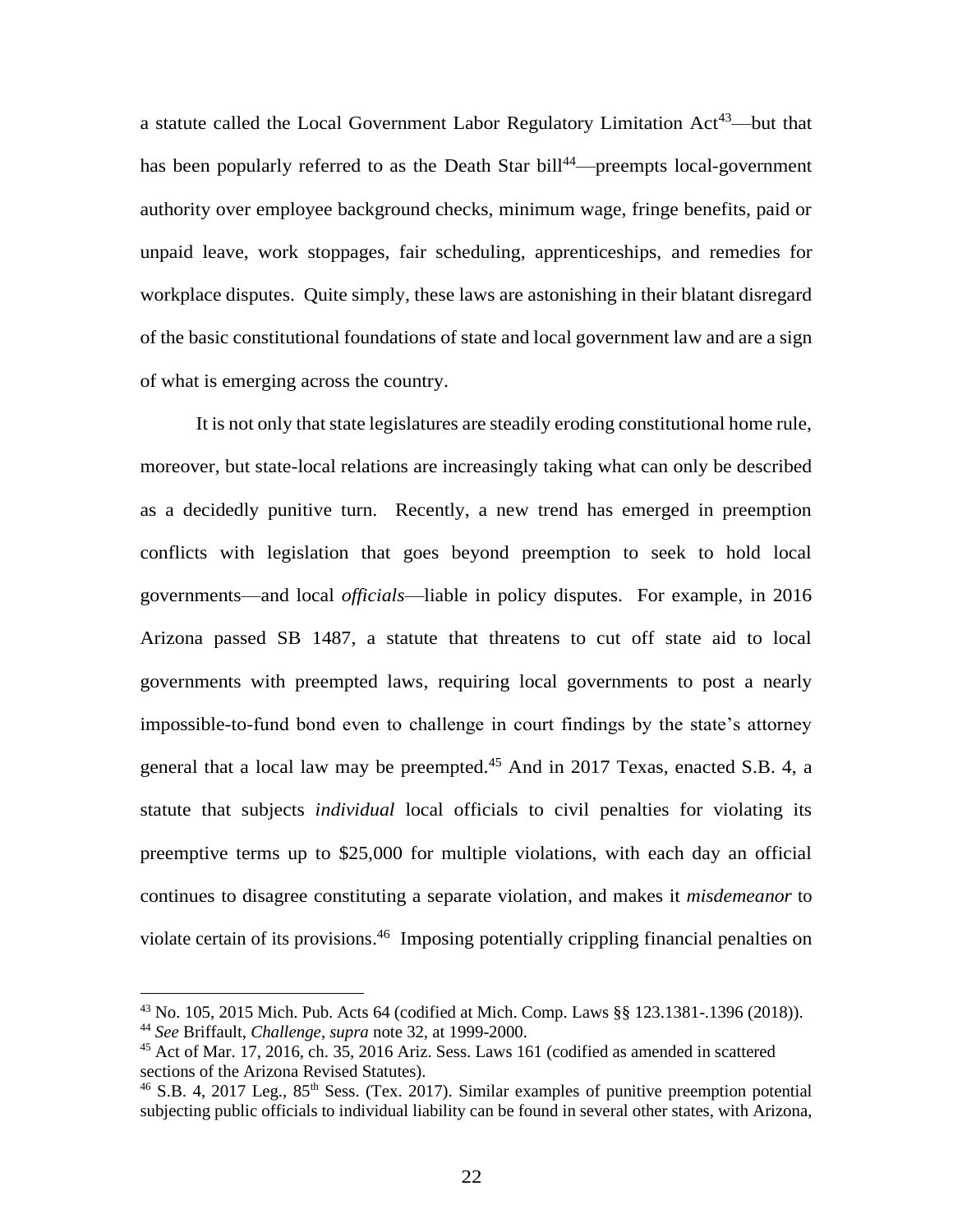legislators for their votes is an unprecedented and extreme use of preemption powers, in clear conflict with the right to local self-government. These laws and others like them represent the opening wedge of a nation-wide legislative attack on home rule generally. It is incumbent upon the judiciary to provide a robust check on these abuses, reading home rule grants as they were intended: as a bulwark for local selfgovernment.

Amici Curiae bring the national preemption landscape to the court's attention because it bears on the viability of the concept of home rule more generally. Each individual act of the state legislature that preempts may be seen as valid if it is not connected to a broader understanding of the value of self-government, as originally embodied in Ohio's Article XVIII, Section 3, and parallel provisions in other states. Once placed in a broader perspective, it is clear that courts need to be particularly vigilant in protecting the authority that the people have sought to invest in local governance.

#### **CONCLUSION**

For the reasons specified by the trial court and amplified in this brief, Amici Curiae request that the trial court's judgment be sustained.

*see* Ariz. Rev. Stat. §§13-3108, 13-3118 (2016); Florida, *see* Fla. Stat. 790.33(3)(a) (2016); Mississippi, *see* Miss. Code Ann. §§ 45-9-51(1), 45-9-53(1), and Oklahoma, *see* Okla. Stat. Ann. tit. § 21-1289.24 (2014), for example, imposing individual liability on public officials for conflicts over firearm preemption. Kentucky has gone one step further: like Texas, it subjects public servants to potential criminal liability. *See* Ky. Rev. Stat. §65.870(6) (2017).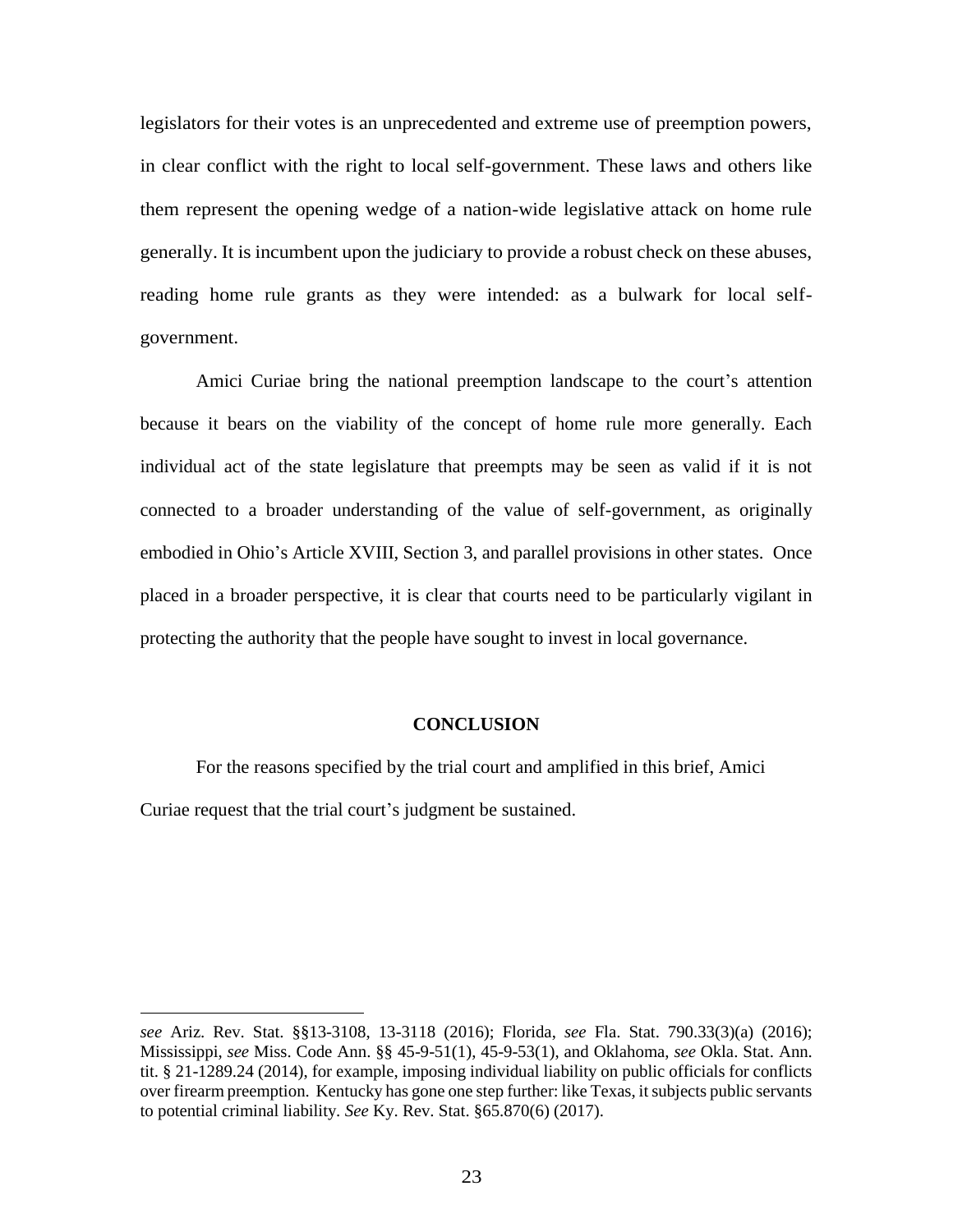Respectfully submitted,

s/Joseph F. Scott

### JOSEPH F. SCOTT (0029780)

Scott & Winters The Caxton Building 812 E. Huron Road, Suite 490 Cleveland, OH 44115 jscott@ohiowagelawyers.com 216-650-3318

*Counsel for Amici Curiae*